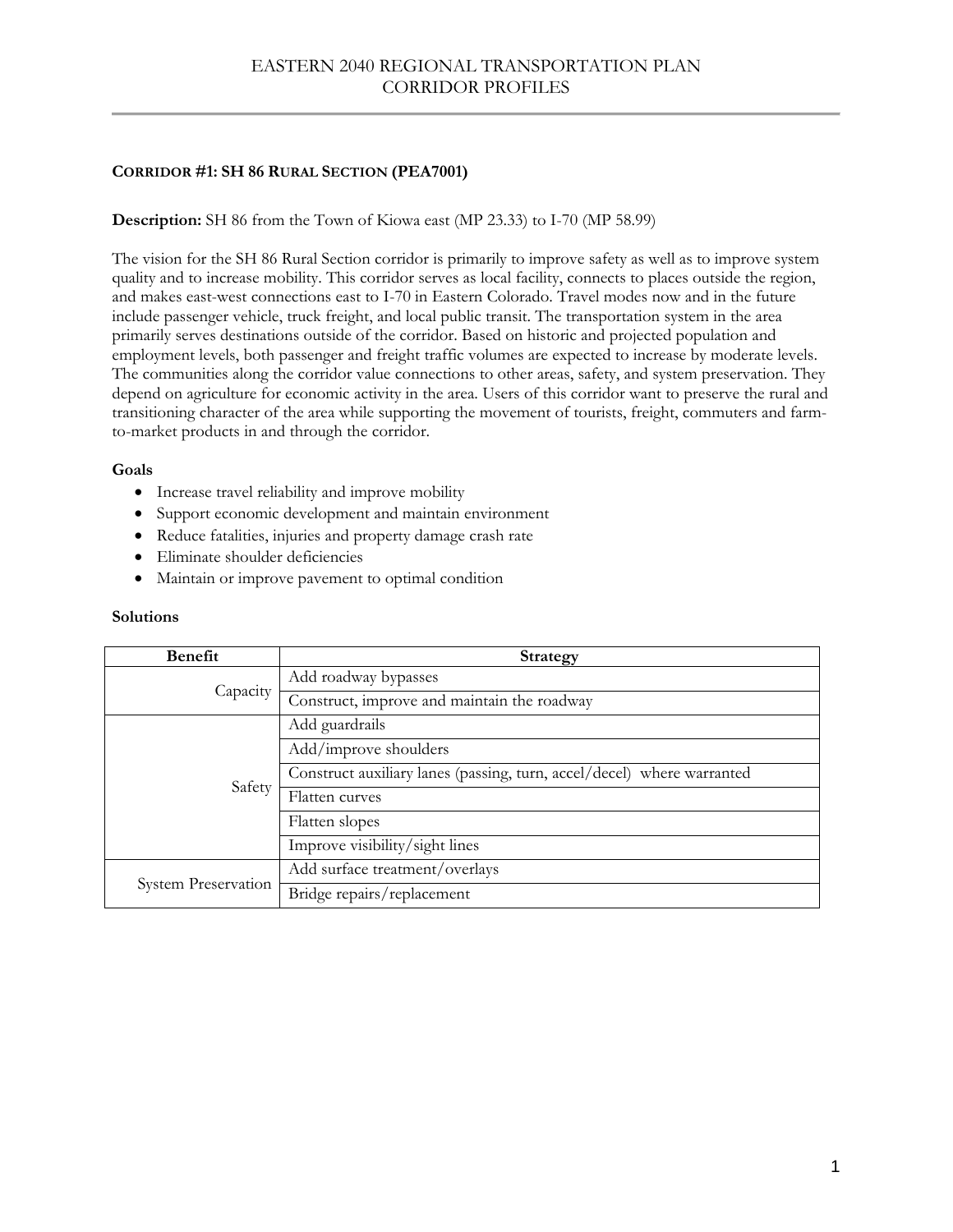## **CORRIDOR #2: SH 86 URBAN SECTION (PEA7002)**

## **Description:** SH 86 from I-25 in Castle Rock (MP 0.56) to the Town of Kiowa (MP 23.33)

The vision for the SH 86 Urban Section corridor is primarily to increase mobility as well as to improve safety and to maintain system quality. This corridor serves as a multi-modal local facility, connects to places outside the region, serves as a Main Street and makes east-west connections within the South Metro Denver area. This portion of the corridor is transitioning from a rural to urban land use pattern. Travel modes now and in the future include passenger vehicle, local public transit service, truck freight, and Transportation Demand Management (telecommuting and carpooling). The transportation system in the area primarily serves towns, cities, and destinations within the corridor as well as destinations outside of the corridor. Based on the urbanization of western Elbert County, passenger traffic volumes are expected to increase significantly, and the corridor is expected to experience congestion in the future. Freight traffic volumes are expected to increase by moderate levels. Overall, these traffic increases will cause significant capacity issues. The communities along the corridor value high levels of mobility, transportation choices, connection to other areas, safety, and system preservation. They depend on agriculture, local commerce and commercial activity for economic activity in the area and want to create a diverse economic base for future job creation. Users of this corridor want to preserve the rural, agricultural, and transitioning residential development character of the area while supporting the movement of tourists, commuters, and agriculture in and through the corridor.

### **Goals**

- Increase travel reliability, improve mobility, and support commuter travel
- Support economic development and maintain environment
- Accommodate increasing freight traffic
- Reduce fatalities, injuries and property damage crash rate
- Maintain or improve pavement to optimal condition

| <b>Benefit</b>             | <b>Strategy</b>                                                        |
|----------------------------|------------------------------------------------------------------------|
| Capacity                   | Construct intersection/interchange improvements                        |
|                            | Construct, improve and maintain the roadway                            |
|                            | Preserve rights of way                                                 |
|                            | Add guardrails                                                         |
|                            | Add/improve shoulders                                                  |
| Safety                     | Consolidate & limit access & develop access management plans           |
|                            | Construct auxiliary lanes (passing, turn, accel/decel) where warranted |
|                            | Flatten curves                                                         |
|                            | Flatten slopes                                                         |
|                            | Improve visibility/sight lines                                         |
|                            | Add general purpose lanes                                              |
| <b>System Preservation</b> | Add surface treatment/overlays                                         |
|                            | Bridge repairs/replacement                                             |
| Transit                    | <b>Expand Transit Service</b>                                          |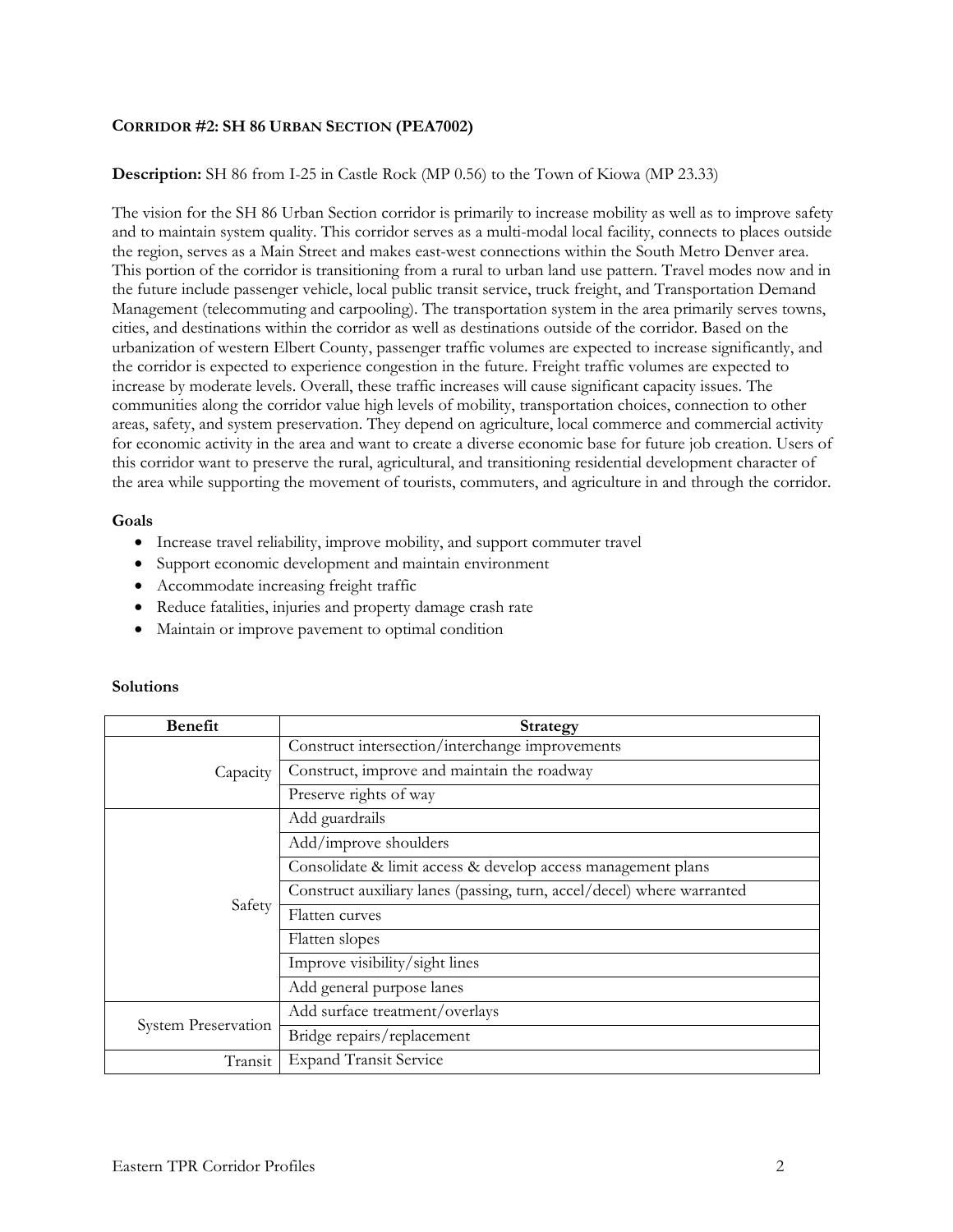## **CORRIDOR #3: SH 71 SOUTHERN SECTION (PEA7003)**

## **Description:** SH 71 from US 50 at Rocky Ford (MP 16.15) to I-70 in Limon (MP 100.99)

The vision for the SH 71 Southern Section corridor is primarily to maintain system quality as well as to improve safety and increase mobility. This corridor serves as a multi-modal local facility, connects to places outside the region, and makes north-south connections within the Arkansas Valley area. Travel modes now and in the future include passenger vehicle, local public transit and truck freight. The transportation system in the area primarily serves towns and destinations within the corridor as well as destinations outside of the corridor. Based on historic and projected population and employment levels, both passenger and freight traffic volumes are expected to increase by significant levels. The communities along the corridor value safety and system preservation. They depend on agriculture, grain storage and commercial activity for economic activity in the area. Users of this corridor want to preserve the rural and agricultural character of the area while supporting the movement of freight, farm-to-market products, and connections to the state prison in Limon in and through the corridor.

#### **Goals**

- Maintain statewide transportation connections
- Reduce fatalities, injuries and property damage crash rate
- Eliminate shoulder deficiencies
- Preserve the existing transportation system
- Rehabilitate/replace deficient bridges

| <b>Benefit</b>             | <b>Strategy</b>                                                        |
|----------------------------|------------------------------------------------------------------------|
| Capacity                   | Construct, improve and maintain the roadway                            |
| Environment                | Add drainage improvements                                              |
| Safety                     | Add guardrails                                                         |
|                            | Add/improve shoulders                                                  |
|                            | Construct auxiliary lanes (passing, turn, accel/decel) where warranted |
|                            | Flatten curves                                                         |
|                            | Flatten slopes                                                         |
|                            | Improve visibility/sight lines                                         |
| <b>System Preservation</b> | Add surface treatment/overlays                                         |
|                            | Bridge repairs/replacement                                             |
|                            | Reconstruct roadways                                                   |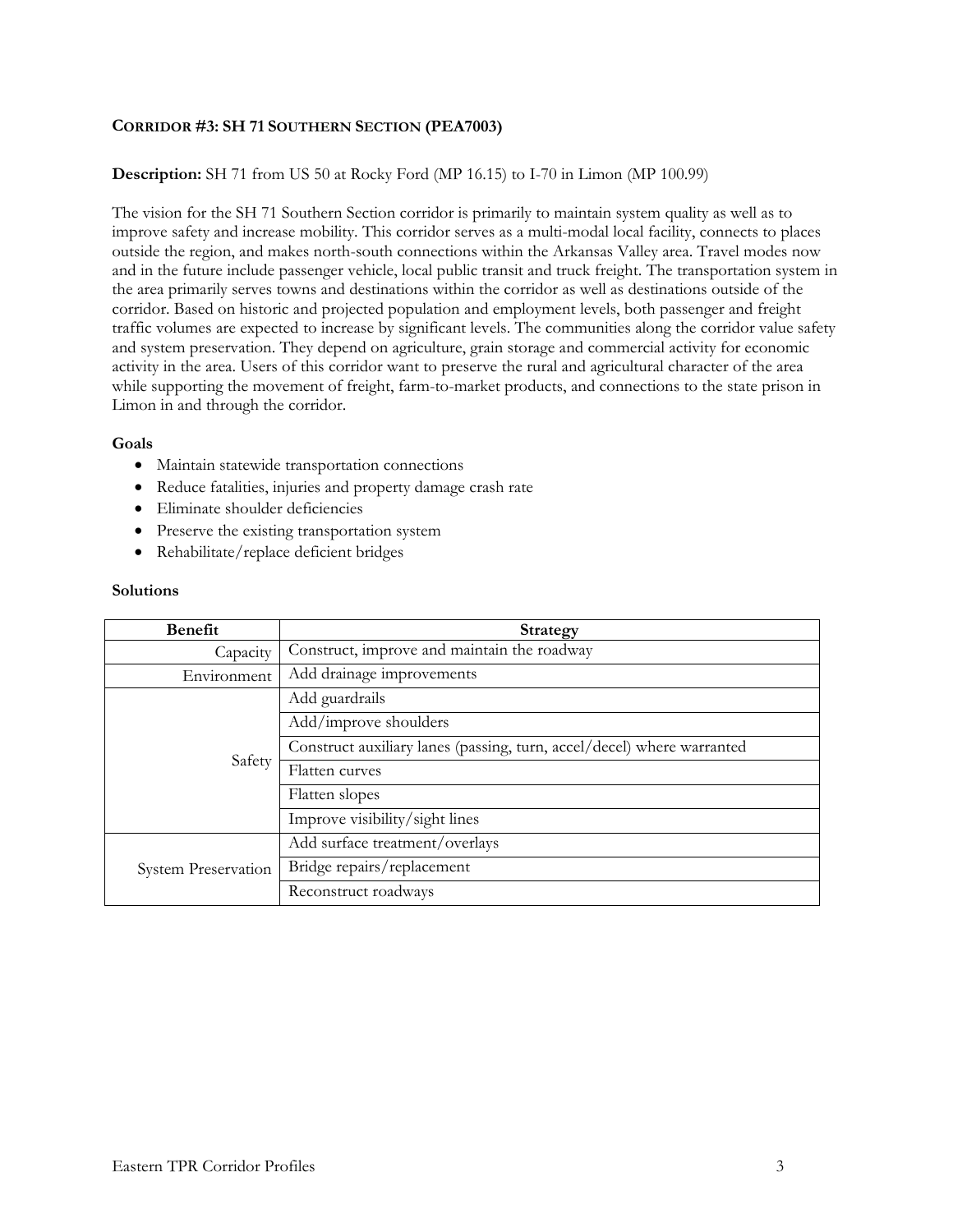## **CORRIDOR #4: SH 63 (PEA7004)**

## **Description:** SH 63 from Anton (US 36) north to Atwood (US 6). (MP 0.00 to MP 56.41)

The vision for the SH 63 corridor is primarily to maintain system quality as well as to improve safety and provide mobility. This corridor serves as a multi-modal local facility and makes north-south connections within the central Washington and southeastern Logan counties area. Travel modes now and in the future include passenger vehicle, truck freight, and local public transit. The transportation system in the area primarily serves towns and destinations within the corridor. Based on historic and projected population and employment levels, both passenger and freight traffic volumes are expected to increase by significant levels. The communities along the corridor value connections to other areas, safety, and system preservation. They depend on agriculture, local commerce and commercial activity for economic activity in the area. Users of this corridor want to preserve the rural and agricultural character of the area while supporting the movement of freight and farm-to-market products in and through the corridor.

#### **Goals**

- Maintain statewide transportation connections
- Reduce fatalities, injuries and property damage crash rate
- Eliminate shoulder deficiencies
- Maintain or improve pavement to optimal condition

| <b>Benefit</b>             | <b>Strategy</b>                                                    |
|----------------------------|--------------------------------------------------------------------|
| Capacity                   | Add roadway pullouts for breakdowns, buses and slow vehicles where |
|                            | warranted                                                          |
| Environment                | Add drainage improvements                                          |
| Safety                     | Add/improve shoulders                                              |
|                            | Flatten slopes                                                     |
|                            | Improve geometrics                                                 |
| <b>System Preservation</b> | Add surface treatment/overlays                                     |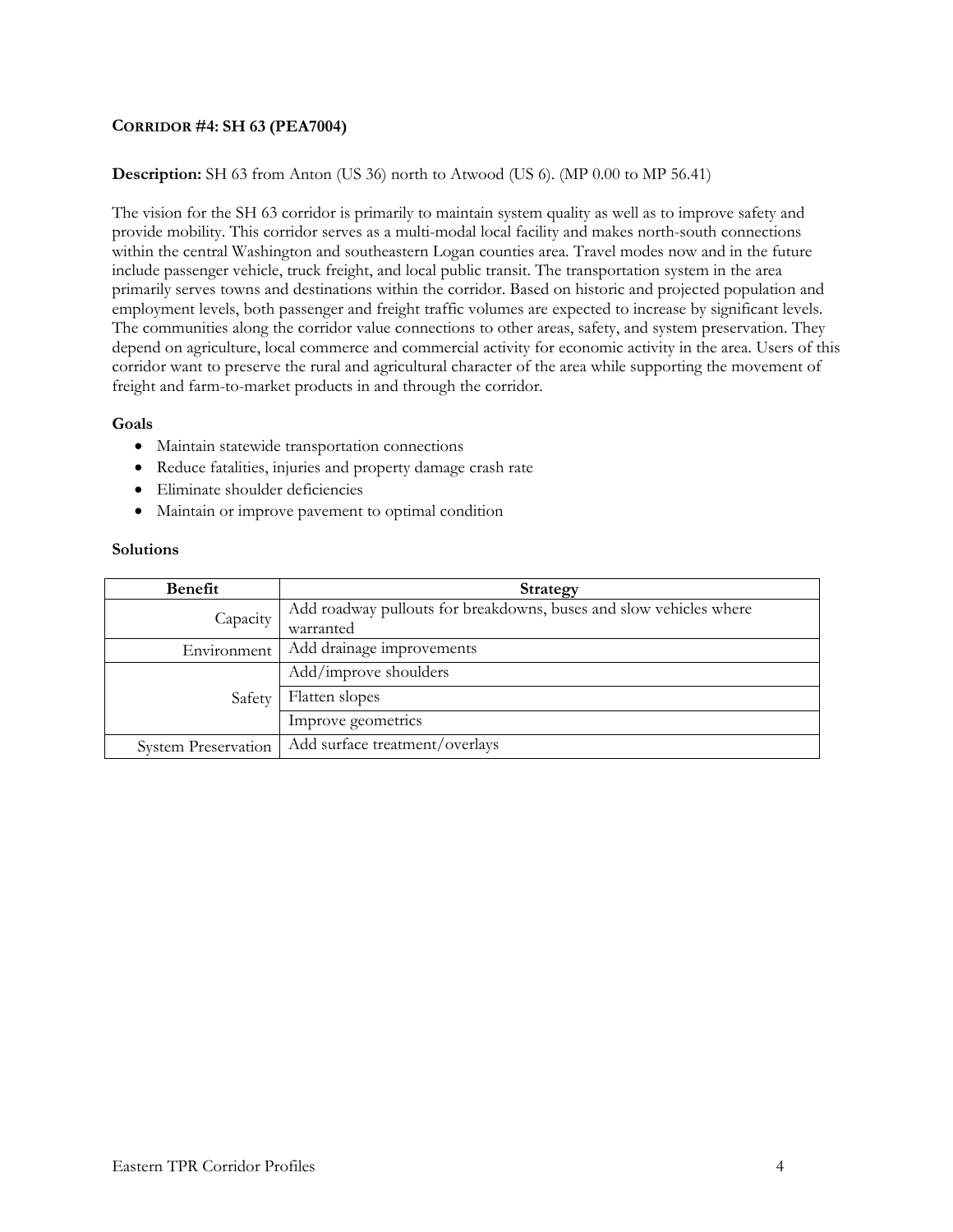## **CORRIDOR #5: SH 61 (PEA7005)**

## **Description:** SH 61 from Otis (US 34) north to Sterling (I-76). (MP 0.00 to MP 40.99)

The vision for the SH 61 corridor is primarily to maintain system quality as well as to improve safety and provide mobility. This corridor serves as a multi-modal local facility, connects to places within the region, and makes north-south connections within the northeastern Washington and southeastern Logan counties area. There is a desire to extend the state highway designation from US 34 south to US 36. Travel modes now and in the future include passenger vehicle, truck freight, and local public transit. The transportation system in the area primarily serves destinations inside the corridor. Based on historic and projected population and employment levels, both passenger and freight traffic volumes are expected to increase by moderate levels. The communities along the corridor value connections to other areas, safety, and system preservation. They depend on agriculture, the state prison near Sterling and local commerce for economic activity in the area. Users of this corridor want to preserve the rural and agricultural character of the area while supporting the movement of freight and farm-to-market products in and through the corridor.

#### **Goals**

- Provide and maintain statewide transportation connections
- Support economic development and maintain environment
- Reduce fatalities, injuries and property damage crash rate
- Eliminate shoulder deficiencies
- Maintain or improve pavement to optimal condition

| <b>Benefit</b>             | <b>Strategy</b>                                                    |
|----------------------------|--------------------------------------------------------------------|
| Capacity                   | Add roadway pullouts for breakdowns, buses and slow vehicles where |
|                            | warranted                                                          |
| Environment                | Add drainage improvements                                          |
| Safety                     | Add/improve shoulders                                              |
|                            | Flatten slopes                                                     |
|                            | Improve geometrics                                                 |
| <b>System Preservation</b> | Add surface treatment/overlays                                     |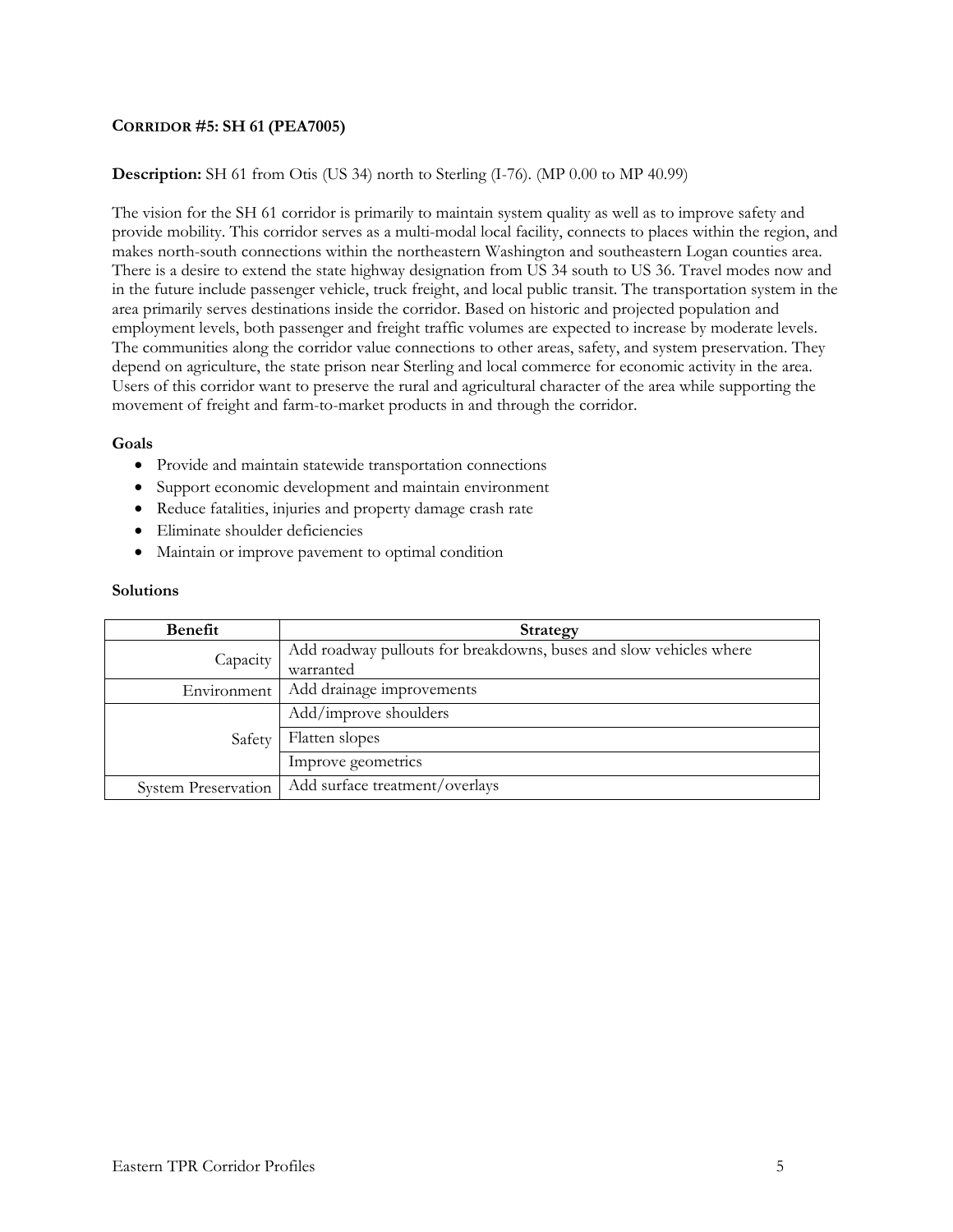## **CORRIDOR #6: US 6 EASTERN PLAINS (PEA7006)**

**Description:** US 6 from I-76 in Brush north of I-76 to Sterling then east to Nebraska. (MP 371.69 to MP 437.28)

The vision for the US 6 Plains corridor is primarily to maintain system quality as well as to improve safety. This corridor serves as a multi-modal local facility, connects to places outside the region, serves as a Main Street, and makes east-west connections within the Northeast Colorado to Nebraska area. Travel modes now and in the future include passenger vehicle, rail freight, truck freight, local public transit, oil and gas production and aviation (Holyoke Municipal Airport and Haxtun Municipal Airport). The transportation system in the area primarily serves destinations outside and inside of the corridor. Based on historic and projected population and employment levels, passenger and truck traffic volumes are expected to increase by moderate levels. Recreational reservoir traffic is a key element of the western portion of the corridor. The communities along the corridor value connections to other areas, safety, and system preservation. They depend on agriculture, local commerce, commercial activity and grain storage for economic activity in the area. Users of this corridor want to preserve the rural and agricultural character of the area while supporting the movement of tourists, farm-to-market products, and recreational users in and through the corridor.

#### **Goals**

- Provide and maintain statewide transportation connections
- Accommodate growth in freight transport
- Eliminate shoulder deficiencies
- Maintain or improve pavement to optimal condition
- Ensure airport facilities meet existing and projected demands

#### **Solutions**

| <b>Benefit</b>             | <b>Strategy</b>                                          |
|----------------------------|----------------------------------------------------------|
| Aviation                   | Meet airport facility objectives in Airport System Plan* |
| Environment                | Add drainage improvements                                |
| Freight                    | Improve railroad crossings                               |
| Operations                 | Study and change speed limits where warranted            |
| Safety                     | Add signage                                              |
|                            | Add turn lanes                                           |
|                            | Flatten slopes                                           |
|                            | Improve geometrics                                       |
| <b>System Preservation</b> | Bridge repairs/replacement                               |
|                            | Reconstruct roadways                                     |

\* The Colorado Division of Aeronautics develops an Aviation *System Plan* approximately every five years. In this 2011 plan, the performance of the aviation system (airports) is highlighted and resulting facility objectives are measured to see if they are met. For more details see the executive summary of the plan at: http://www.coloradodot.info/programs/aeronautics/colorado-airport-

system/2011COSystemPlan\_ES/view. In addition, a 2013 *Economic Impacts Study* of Colorado Airports was developed and highlights jobs, payroll, economic output, and tax revenues generated by airports. For more details on economic impacts of Colorado airports

see: http://www.coloradodot.info/programs/aeronautics/Economic%20Impact%20Study.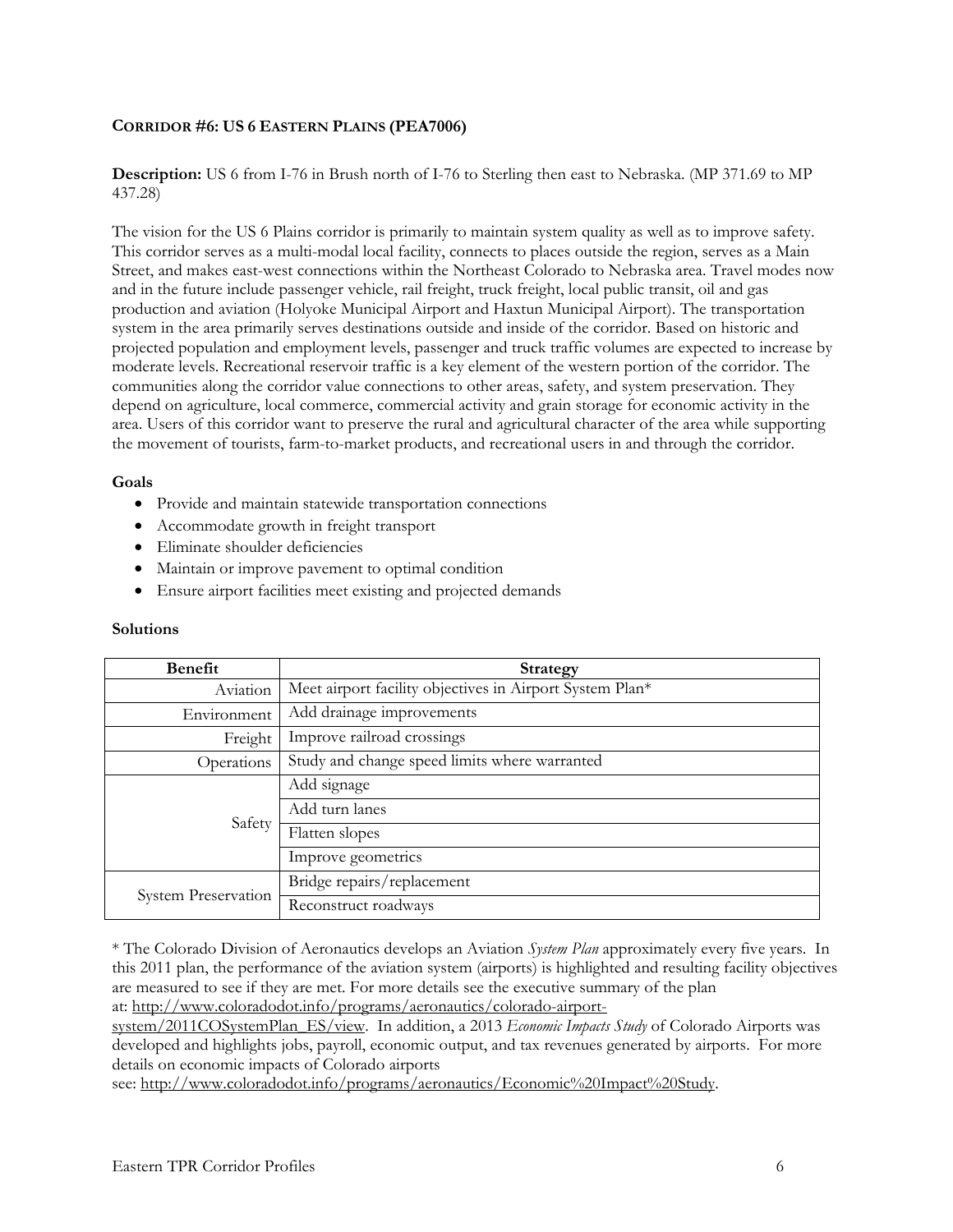## **CORRIDOR #7: SH 59 (PEA7007)**

**Description:** SH 59 from US 40 in Kit Carson to Cope (US 36) and then Joes to SH 138 in Sedgwick. (MP 0.00 to MP 173.3)

The Vision for the SH 59 corridor is primarily to maintain system quality as well as to improve safety and provide mobility. This corridor serves as a multi-modal local facility, acts as Main Street, and makes northsouth connections within central Cheyenne County to western Sedgwick County area. There is a desire to extend the state highway designation from SH 138 north to I-80 in Nebraska. Travel modes now and in the future include passenger vehicle, truck freight, aviation (Yuma Municipal Airport), local public transit, and oil and gas production. The transportation system in the area primarily serves towns and destinations within the corridor as well as destinations outside of the corridor. Based on historic and projected population and employment levels, passenger traffic and freight volumes on this type of facility should increase by moderate levels. The communities along the corridor value connections to other areas, safety, and system preservation. They depend on agriculture, local commerce, grain storage and commercial activity for economic activity in the area. Users of this corridor want to preserve the rural and agricultural character of the area while supporting the movement of freight and farm-to-market products in and through the corridor.

### **Goals**

- Reduce fatalities, injuries and property damage crash rate
- Eliminate shoulder deficiencies
- Preserve the existing transportation system
- Maintain or improve pavement to optimal condition
- Ensure airport facility meets existing and projected demands

#### **Solutions**

| <b>Benefit</b>             | <b>Strategy</b>                                                        |
|----------------------------|------------------------------------------------------------------------|
| Aviation                   | Meet airport facility objectives in Airport System Plan*               |
| Capacity                   | Construct, improve and maintain the roadway                            |
| Environment                | Add drainage improvements                                              |
| Safety                     | Add guardrails                                                         |
|                            | Add/improve shoulders                                                  |
|                            | Construct auxiliary lanes (passing, turn, accel/decel) where warranted |
|                            | Flatten curves                                                         |
|                            | Flatten slopes                                                         |
|                            | Improve visibility/sight lines                                         |
| <b>System Preservation</b> | Add surface treatment/overlays                                         |
|                            | Bridge repairs/replacement                                             |

\* The Colorado Division of Aeronautics develops an Aviation *System Plan* approximately every five years. In this 2011 plan, the performance of the aviation system (airports) is highlighted and resulting facility objectives are measured to see if they are met. For more details see the executive summary of the plan at: http://www.coloradodot.info/programs/aeronautics/colorado-airport-

system/2011COSystemPlan\_ES/view. In addition, a 2013 *Economic Impacts Study* of Colorado Airports was developed and highlights jobs, payroll, economic output, and tax revenues generated by airports. For more details on economic impacts of Colorado airports

see: http://www.coloradodot.info/programs/aeronautics/Economic%20Impact%20Study.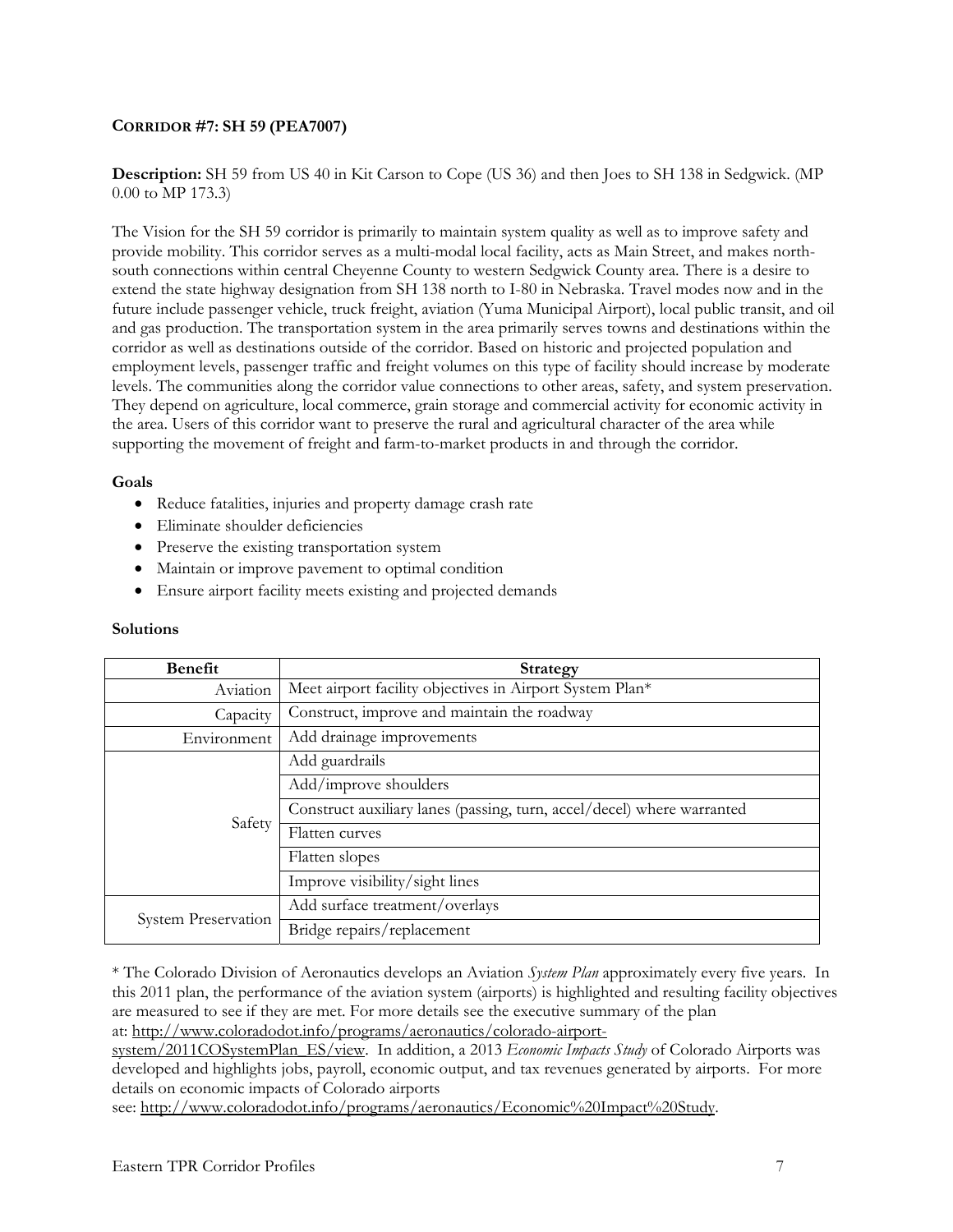## **CORRIDOR #8: US 40 (PEA7008)**

### **Description:** US 40 from the Town of Kit Carson (MP 446.05) east to Kansas (MP 486.86)

The vision for the US 40 corridor is primarily to maintain system quality as well as to improve safety and to increase mobility. This corridor serves as a multi-modal facility, connects to places outside the region, and makes east-west connections within the area from Kit Carson to Kansas. The corridor also serves wide-load truck traffic. Travel modes now and in the future include passenger vehicle, rail freight, truck freight, oil and gas production, and local public transit. The transportation system in the area primarily serves towns, cities, and destinations within the corridor as well as destinations outside of the corridor. Based on historic and projected population and employment levels, passenger and truck traffic volumes are expected to increase by significant levels. The communities along the corridor value connections to other areas, safety, and system preservation. They depend on agriculture, grain storage, local commerce and commercial activity for economic activity in the area. Users of this corridor want to preserve the rural and agricultural character of the area while supporting the movement of freight and farm-to-market products in and through the corridor.

#### **Goals**

- Maintain statewide transportation connections
- Accommodate growth in freight transport
- Reduce fatalities, injuries and property damage crash rate
- Eliminate shoulder deficiencies
- Preserve the existing transportation system

| <b>Benefit</b>             | <b>Strategy</b>                             |
|----------------------------|---------------------------------------------|
| Capacity                   | Construct, improve and maintain the roadway |
| Safety                     | Add accel/decel lanes where warranted       |
|                            | Add guardrails                              |
|                            | Add turn lanes                              |
|                            | Add/improve shoulders                       |
|                            | Flatten slopes                              |
| <b>System Preservation</b> | Add surface treatment/overlays              |
|                            | Bridge repairs/replacement                  |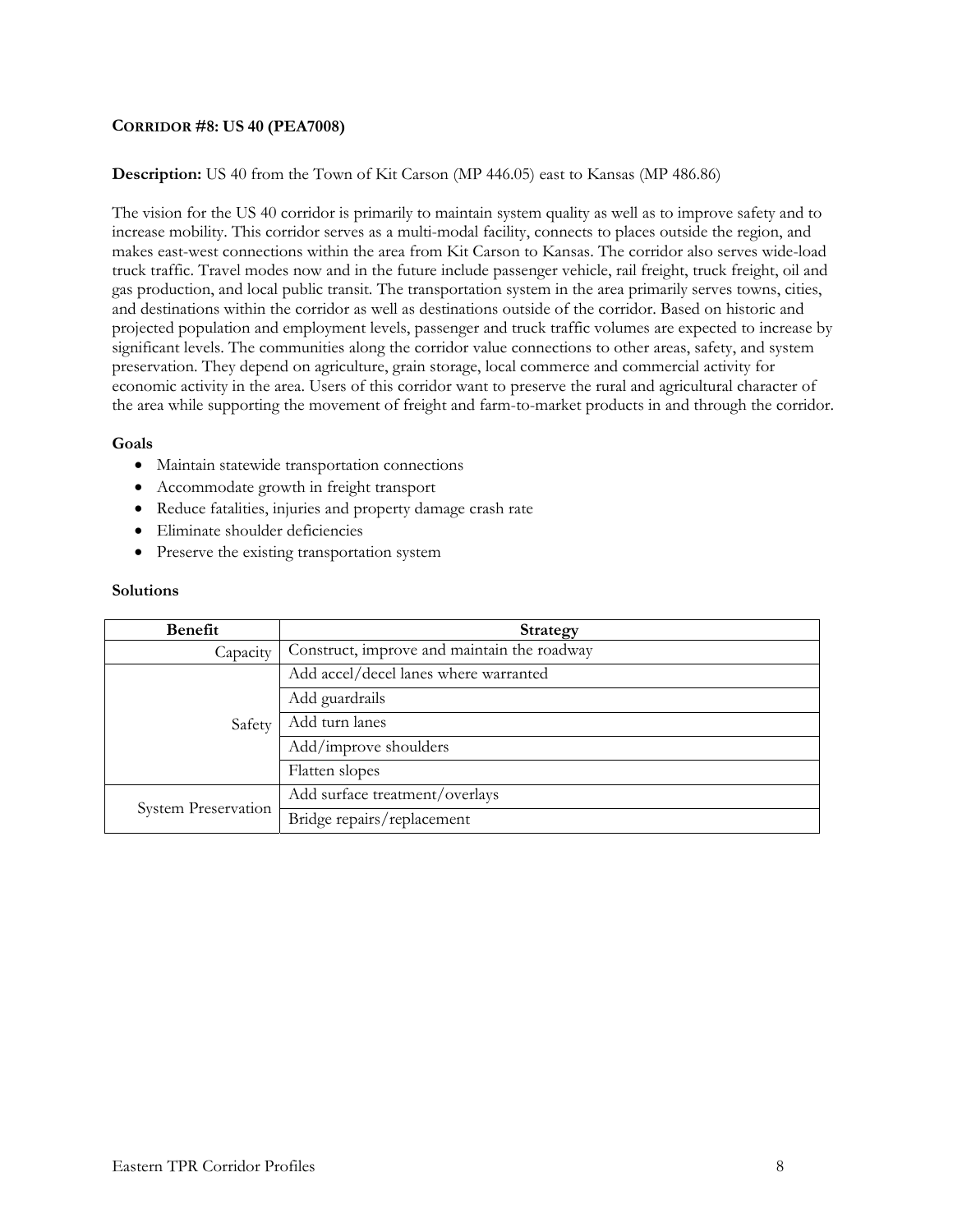### **CORRIDOR #9: US 385 HIGH PLAINS HIGHWAY (PEA7009)**

**Description:** US 385 from Cheyenne Wells north to the Nebraska border and US 40 from Kit Carson to Cheyenne Wells (see Corridor #8) is the High Plains Highway. Corridor also includes US 385 from US 50 in Granada to Cheyenne Wells which is not part of the High Plains designation. (MP 95.05 to MP 317.63)

The vision for the US 385 High Plains Highway, except for the segment from Grenada to Cheyenne Wells, is primarily system preservation and safety. The primary investment category for the segment from Granada to Cheyenne Wells is safety. This corridor serves as a multi-modal regional facility, connects to places outside the region, serves as both the Main Street and state-designated hazardous waste route, and makes north-south connections within the eastern plains of Colorado from Oklahoma to Nebraska. Travel modes now and in the future include passenger vehicle, local public transit, aviation (Kit Carson County Airport, Julesburg Municipal Airport, and Wray Municipal Airport), oil and gas production, and truck freight. The transportation system in the area serves both destinations within and outside of the corridor. Based on historic and projected population and employment levels, both passenger and freight traffic volumes are expected to increase by moderate levels. Recreational reservoir traffic and oversized loads are key elements of the corridor. The communities along the corridor value safety, high levels of mobility, transportation choices, connections to other areas, system preservation, and economic development. They depend on tourism, agriculture, grain storage, oil and gas production, and renewable energy (such as ethanol and biodiesel production and wind generation), and local commerce, all of which are expected to grow, contributing to the increase in freight traffic. The on-going Eastern Plains Transmission Project, which proposes further development of utilityscale wind farms, has increased freight traffic and oversized loads significantly along the corridor. Users of this corridor want to preserve the rural and agricultural character of the area while supporting the movement of tourists, commuters, freight, farm-to-market products and recreational users in and through the corridor.

#### **Goals**

- Increase travel reliability and improve mobility in order to support economic development, accommodate growth in freight transport, and maintain statewide transportation connections
- Reduce fatalities, injuries and property damage crash rate
- Eliminate shoulder deficiencies
- Maintain or improve pavement to optimal condition
- Maintain airport facilities in good condition and increase air service availability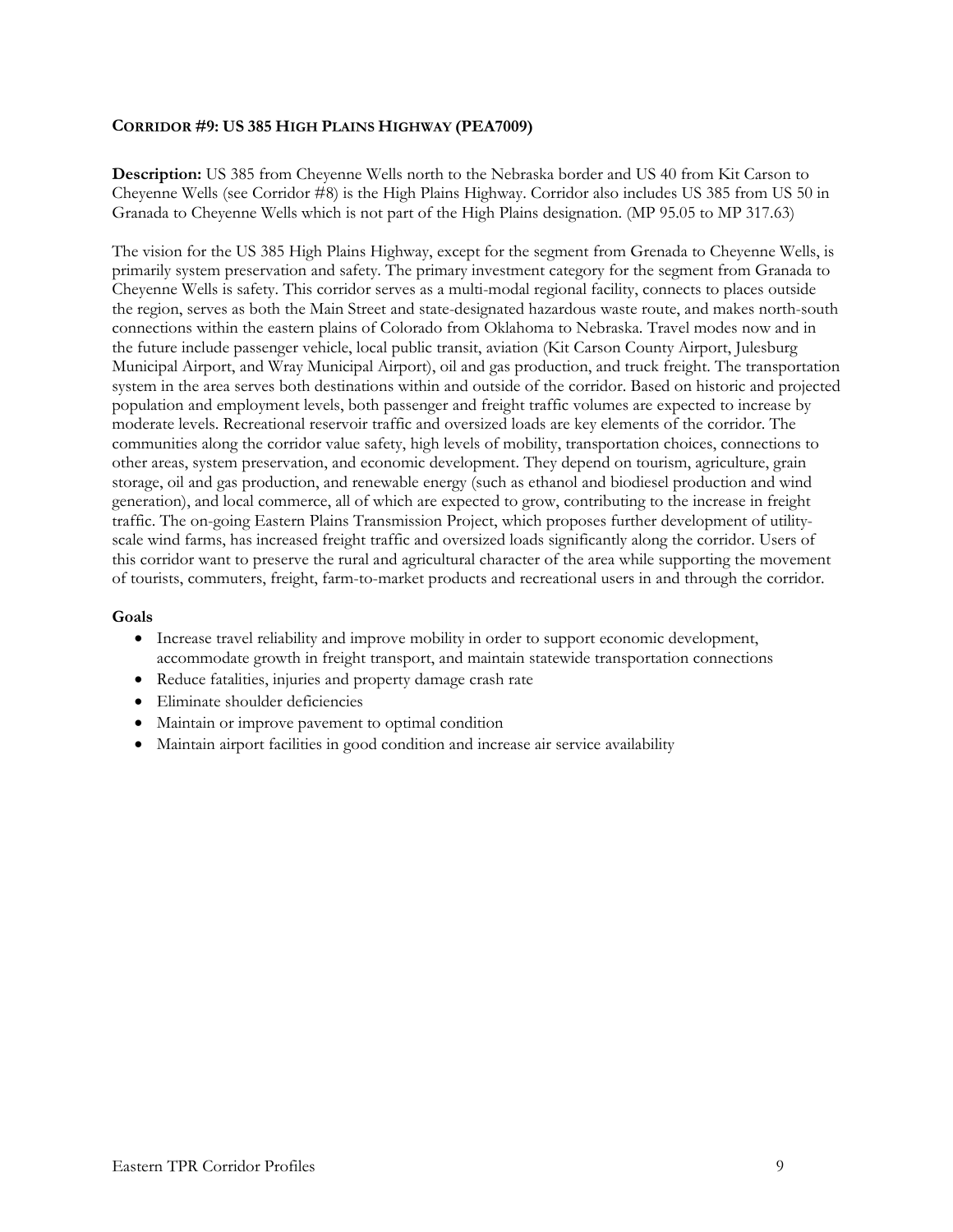## **CORRIDOR #9 (CONT'D): US 385 HIGH PLAINS HIGHWAY (PEA7009)**

### **Solutions**

| <b>Benefit</b>             | <b>Strategy</b>                                                        |
|----------------------------|------------------------------------------------------------------------|
| Aviation                   | Develop airport master plans*                                          |
|                            | Expand air service                                                     |
|                            | Meet airport facility objectives in Airport System Plan                |
|                            | Add roadway bypasses                                                   |
| Capacity                   | Construct intersection/interchange improvements                        |
|                            | Construct, improve and maintain the roadway                            |
| Environment                | Add drainage improvements                                              |
|                            | Add guardrails                                                         |
|                            | Add/improve shoulders                                                  |
| Safety                     | Consolidate & limit access & develop access management plans           |
|                            | Construct auxiliary lanes (passing, turn, accel/decel) where warranted |
|                            | Improve geometrics                                                     |
| <b>System Preservation</b> | Add surface treatment/overlays                                         |
|                            | Bridge repairs/replacement                                             |
| Transit                    | Provide inter-modal connections                                        |

\* The Colorado Division of Aeronautics develops an Aviation *System Plan* approximately every five years. In this 2011 plan, the performance of the aviation system (airports) is highlighted and resulting facility objectives are measured to see if they are met. For more details see the executive summary of the plan at: http://www.coloradodot.info/programs/aeronautics/colorado-airport-

system/2011COSystemPlan\_ES/view. In addition, a 2013 *Economic Impacts Study* of Colorado Airports was developed and highlights jobs, payroll, economic output, and tax revenues generated by airports. For more details on economic impacts of Colorado airports

see: http://www.coloradodot.info/programs/aeronautics/Economic%20Impact%20Study.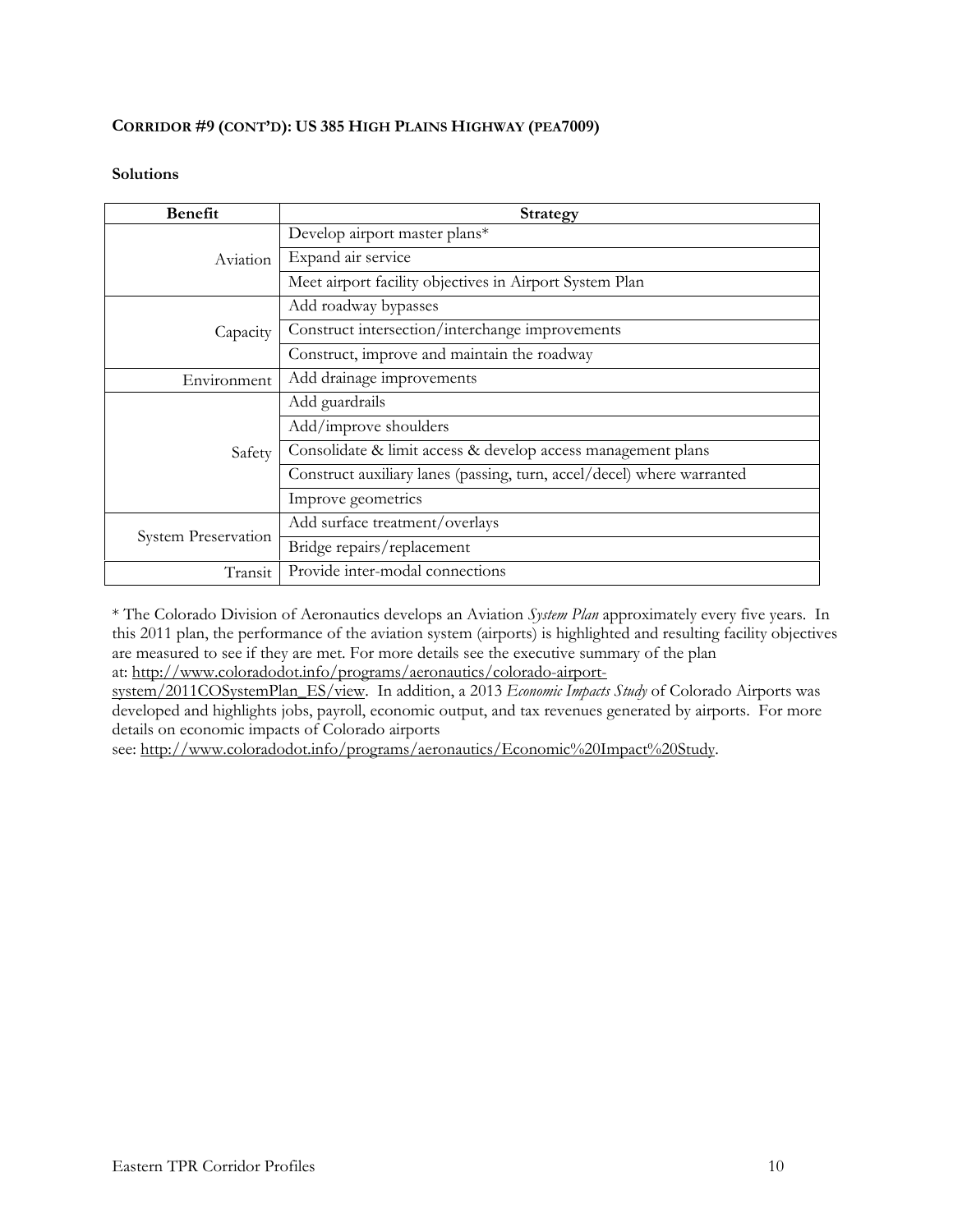### **CORRIDOR #10: US 287 PORTS TO PLAINS (PEA7010)**

**Description:** US 287 from Oklahoma (MP 386.00) north to US 40 in Kit Carson (MP 446.00). US 287 joins US 40 as a dual designation for the next 60 miles to I-70 in Limon. In Limon, US 287 joins I-70 as a dual designation west towards Denver.

The vision for the US 287 Port to Plains corridor is primarily to increase mobility, as well as to maintain system quality and to improve safety. This entire corridor is a portion of the National Ports to Plains Corridor connecting Denver and Laredo, Texas and is part of CDOT's Strategic Investment Program (7th Pot). This crucial rural freight corridor serves as a multi-modal National Highway System facility, connects to places outside the region, and makes north-south connections south into Oklahoma. Travel modes now and in the future include passenger vehicle, rail freight, local public transit, and truck freight. The transportation system in the area primarily serves destinations inside and outside of the corridor. Based on historic and projected population and employment levels, passenger traffic volumes and freight traffic volumes are expected to increase significantly. The significant increase in freight traffic on US 287 / US 40 can be attributed to the highway's designation as the Ports to Plains Freight Corridor. The communities along the corridor value connections to other areas, safety, and system preservation. They depend on agriculture, tourism travel, grain storage and freight/commercial activity for economic activity in the area. Users of this corridor want to preserve the rural and agricultural character of the area while supporting the movement of freight, tourists and farm-to-market products in and through the corridor.

### **Goals**

- Maintain statewide transportation connections
- Preserve the existing transportation system
- Provide information to traveling public
- Reduce fatalities, injuries and property damage crash rate
- Support economic development and accommodate growth in freight transport

| <b>Benefit</b> | <b>Strategy</b>                                                        |
|----------------|------------------------------------------------------------------------|
|                | Add new interchanges/intersections                                     |
|                | Add roadway bypasses                                                   |
| Capacity       | Construct intersection/interchange improvements                        |
|                | Construct, improve and maintain the roadway                            |
|                | Add rail sidings                                                       |
| Freight        | Add truck parking areas                                                |
| Operations     | Improve ITS incident response, traveler info & traffic management      |
|                | Add general purpose lanes                                              |
|                | Add guardrails                                                         |
| Safety         | Add rest areas                                                         |
|                | Add/improve shoulders                                                  |
|                | Construct auxiliary lanes (passing, turn, accel/decel) where warranted |
|                | Flatten curves                                                         |
|                | Flatten slopes                                                         |
|                | Improve visibility/sight lines                                         |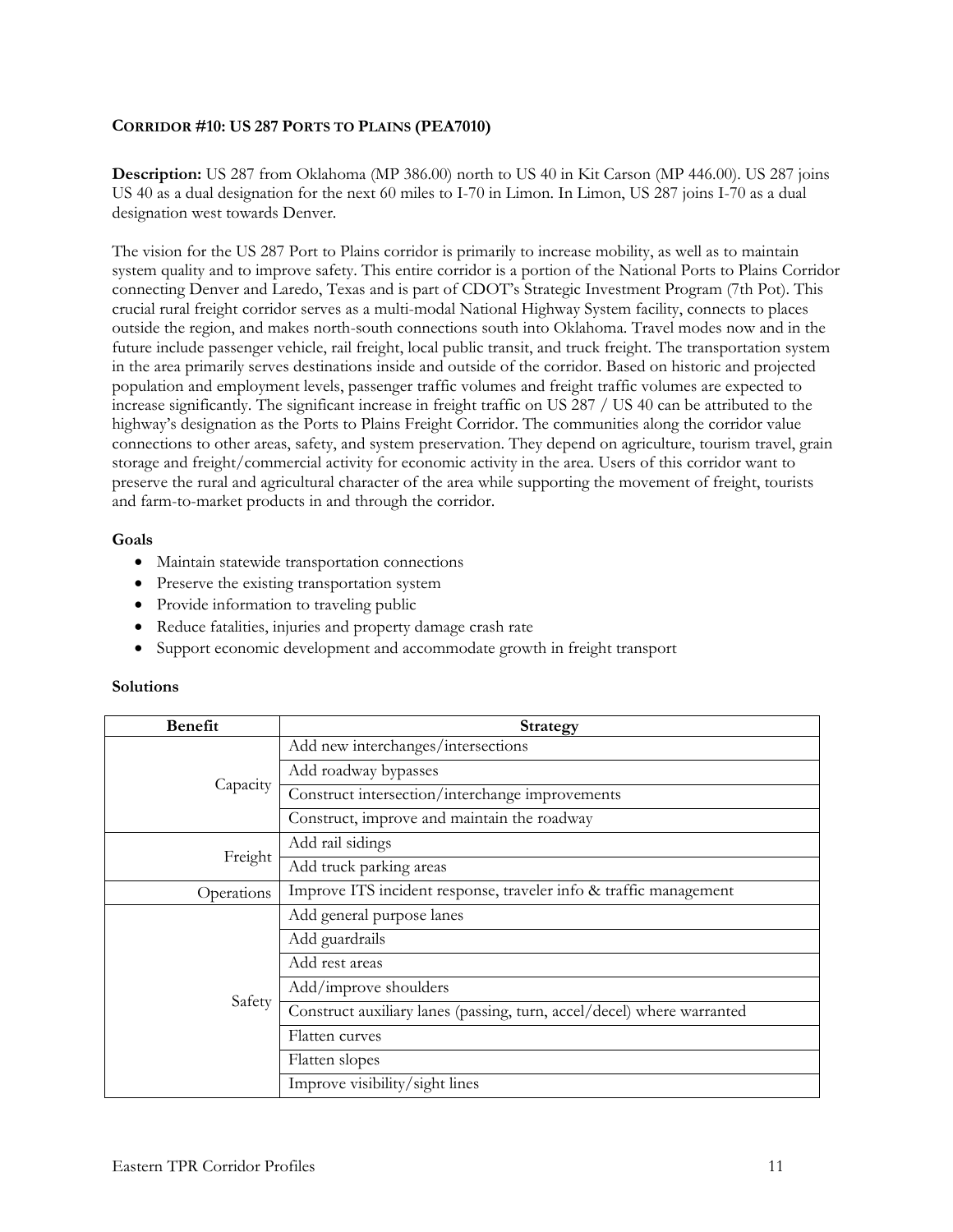## **CORRIDOR #11: US 24 ELBERT COUNTY LINE TO LIMON (PEA7011)**

### **Description:** US 24 from Elbert County Line (MP 311.07) northeast to I-70 in Limon (MP 380.46)

The vision for the US 24, Colorado Springs to Limon corridor is primarily to increase mobility as well as to improve safety and to maintain system quality. This corridor is on the National Highway System and serves as a multi-modal regional facility, provides commuter access, acts as a Main Street and makes east-west connections within the NE El Paso, SE Elbert, and Lincoln Counties. The western portion of the corridor is transitioning from a rural to urban land use pattern. Significant facilities located in the Colorado Springs area affect transportation in the corridor, including the Colorado Springs Airport, the various military installations and numerous tourist attractions. Travel modes now and in the future include passenger vehicle, local public transit, rail freight, truck freight, and Transportation Demand Management (telecommuting and carpooling). The transportation system in the area primarily serves towns, cities, and destinations within the corridor as well as destinations outside of the corridor. Based on historic and projected population and employment levels, passenger and freight traffic volumes are expected to increase by moderate levels. The communities along the corridor value high levels of mobility, transportation choices, safety, and system preservation. They depend on tourist travel, commercial activity, grain storage and local commerce for economic activity in the area. Users of this corridor want to preserve the rural, agricultural, and transitioning character of the area while supporting the movement of commuters, tourists, and local traffic in and through the corridor.

#### **Goals**

- Increase travel reliability and improve mobility to support commuter travel
- Reduce fatalities, injuries and property damage crash rate
- Maintain or improve pavement to optimal condition
- Support economic development and maintain environment
- Accommodate increasing freight traffic

| <b>Benefit</b>             | <b>Strategy</b>                                                        |
|----------------------------|------------------------------------------------------------------------|
| Capacity                   | Construct intersection/interchange improvements                        |
|                            | Construct, improve and maintain the roadway                            |
|                            | Study corridors                                                        |
| Safety                     | Add/improve shoulders                                                  |
|                            | Consolidate & limit access & develop access management plans           |
|                            | Construct auxiliary lanes (passing, turn, accel/decel) where warranted |
|                            | Flatten curves                                                         |
|                            | Flatten slopes                                                         |
|                            | Improve visibility/sight lines                                         |
| <b>System Preservation</b> | Add surface treatment/overlays                                         |
|                            | Bridge repairs/replacement                                             |
| Transit                    | <b>Expand Transit Service</b>                                          |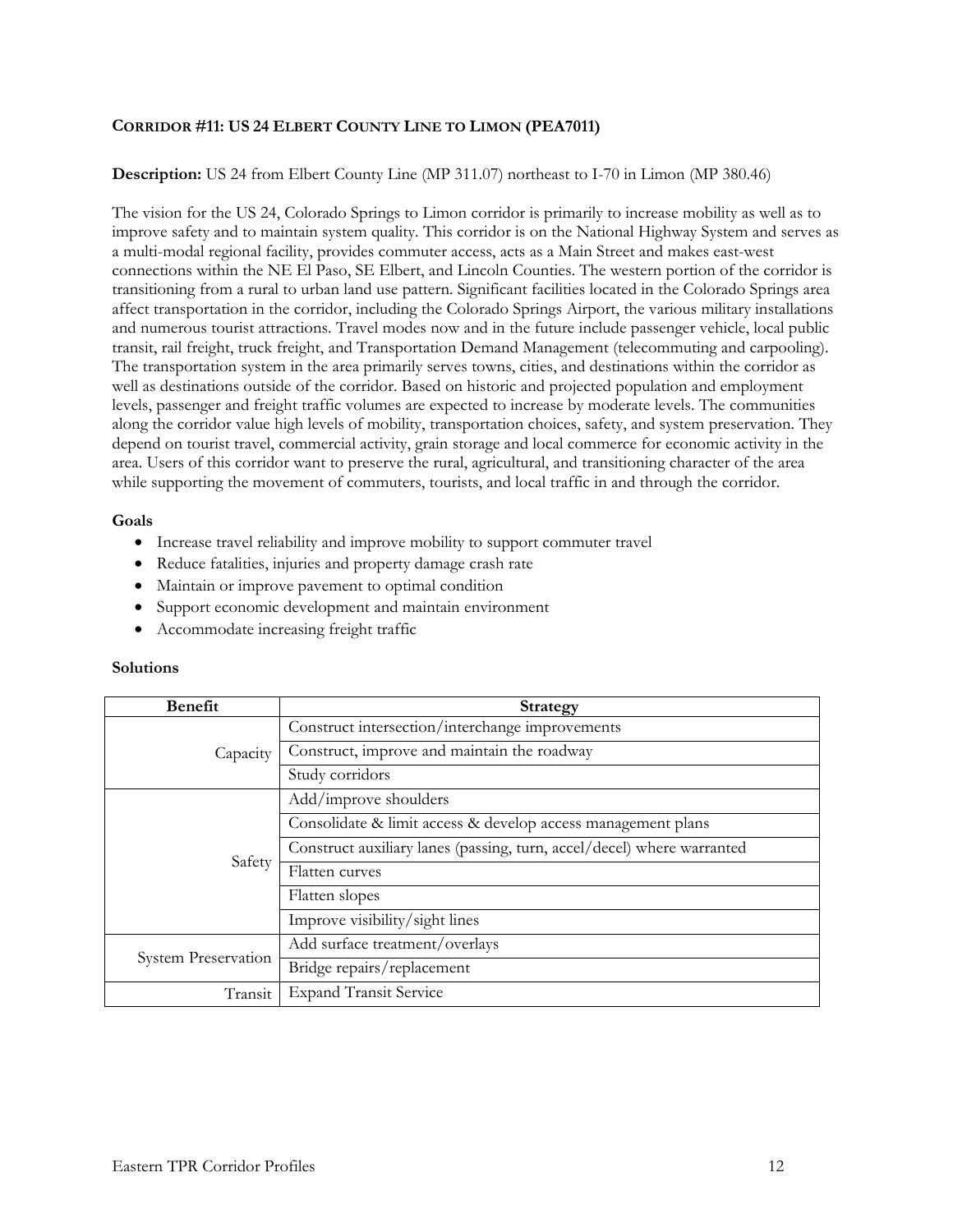### **CORRIDOR #12: US 24 SIEBERT TO BURLINGTON (PEA7012)**

### **Description:** US 24 from I-70 in Seibert (MP 419.31) east to Burlington (MP 457.29)

The vision for the US 24, Siebert to Burlington corridor is primarily to maintain system quality as well as to improve safety. This corridor serves as a multi-modal local facility including local bicycle traffic, acts as Main Street, serves as a parallel facility to the interstate facility for local traffic and makes east-west connections within the central Kit Carson County area. Travel modes now and in the future include passenger vehicle, truck freight, local public transit, and rail freight. The transportation system in the area primarily serves towns and destinations within and outside the corridor. Based on historic and projected population and employment levels, both passenger and freight traffic volumes are expected to increase by moderate levels. The communities along the corridor value safety and system preservation. They depend on agriculture, I-70 tourism, grain storage and local commerce for economic activity in the area. Users of this corridor want to preserve the rural and agricultural character of the area while supporting the movement of farm-to-market products and local traffic in and through the corridor.

#### **Goals**

- Support economic development and maintain environment
- Reduce fatalities, injuries and property damage crash rate
- Provide for safe movement of bicycles and pedestrians
- Eliminate shoulder deficiencies
- Preserve the existing transportation system

| <b>Benefit</b>             | <b>Strategy</b>                       |
|----------------------------|---------------------------------------|
| Environment                | Add drainage improvements             |
|                            | Add accel/decel lanes where warranted |
|                            | Add guardrails                        |
|                            | Add passing lanes                     |
| Safety                     | Add turn lanes                        |
|                            | Add/improve shoulders                 |
|                            | Flatten curves                        |
|                            | Flatten slopes                        |
|                            | Improve geometrics                    |
|                            | Improve visibility/sight lines        |
| <b>System Preservation</b> | Add surface treatment/overlays        |
|                            | Bridge repairs/replacement            |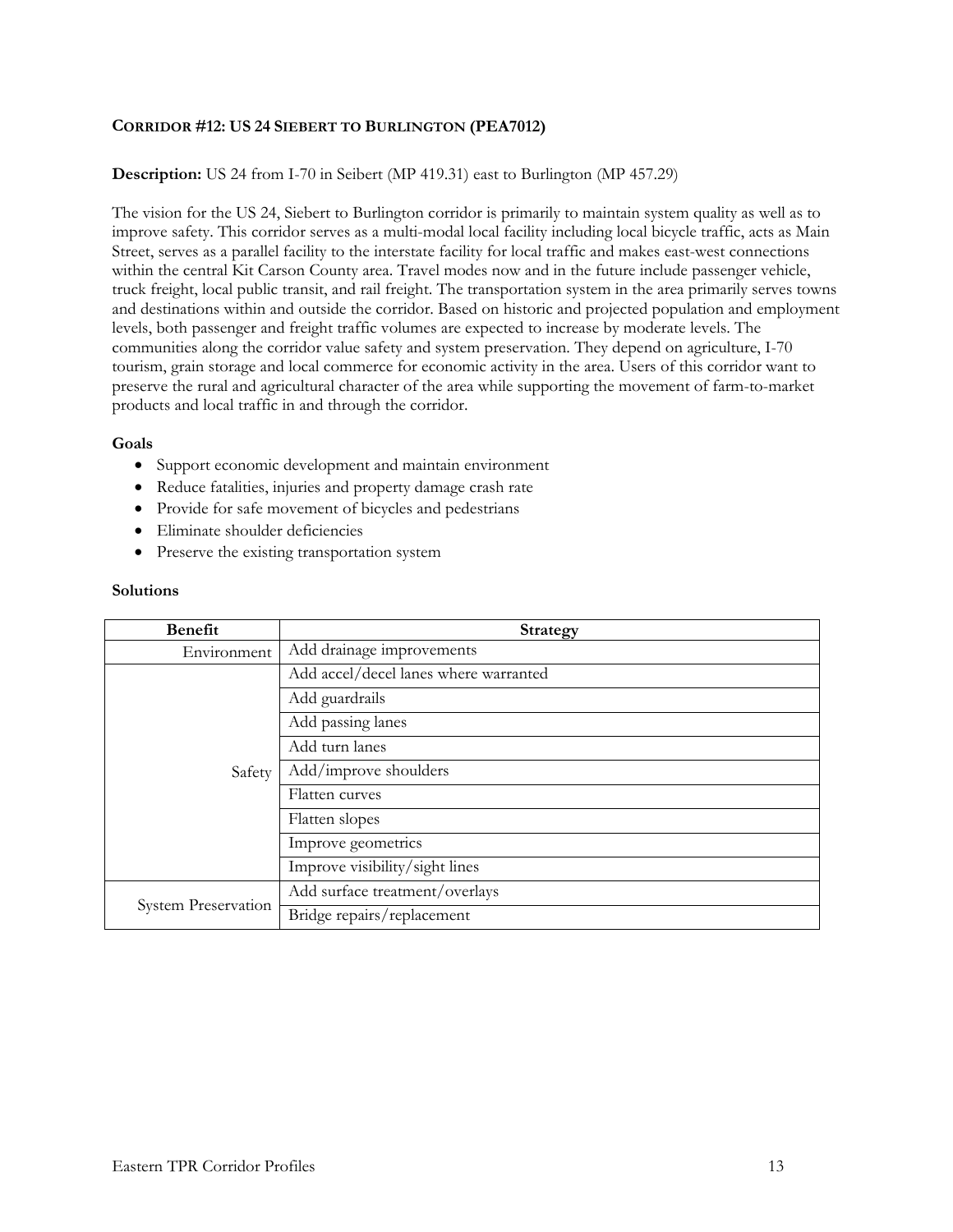### **CORRIDOR #13: I-76 NORTHEAST COLORADO (PEA7013)**

### **Description:** I-76 from US 85 in Commerce City (MP 12.5) northeast to Nebraska (MP 183.99)

The vision for the I-76, Northeast Colorado corridor is primarily to maintain system quality as well as to improve safety and to increase mobility. This corridor is on the National Highway System and National Freight Network and serves as a multi-modal Interstate facility, connects to places outside the region, serves as an important freight connection to Chicago and areas east, and makes east-west connections within the northeast Colorado area. I-76 from Denver to Brush is part of the Heartland Express designation in Colorado. The South Platte River Trail Scenic Byway runs along a portion of this corridor. The western portion of the corridor is transitioning from a rural to urban land use pattern. Travel modes now and in the future include passenger vehicle, local public transit, intercity bus service (Burlington Trailways and Black Hills Arrow Stage), passenger rail, truck freight, and rail freight. The transportation system in the area primarily serves towns, cities, and destinations within the corridor as well as destinations outside of the corridor. Based on historic and projected population and employment levels, both passenger and freight traffic volumes are expected to increase by significant levels. The communities along the corridor value high levels of mobility, transportation choices, connections to other areas, safety, and system preservation. They depend on manufacturing, tourism, high-tech, agriculture, commercial activity, and the state prison at Sterling for economic activity in the area. Users of this corridor want to preserve the rural, agricultural and transitioning residential development character while supporting the movement of tourists, urban commuters, freight, farm-to-market products, recreational users, long distance travel and connections to the state prison in Sterling in and along the corridor.

#### **Goals**

- Maintain statewide transportation connections
- Support economic development and accommodate growth in freight transport
- Provide tourist-friendly travel
- Provide information to traveling public
- Maintain or improve pavement to optimal condition

| Benefit                    | <b>Strategy</b>                                                   |
|----------------------------|-------------------------------------------------------------------|
| Capacity                   | Construct intersection/interchange improvements                   |
| Environment                | Add drainage improvements                                         |
| Operations                 | Improve ITS incident response, traveler info & traffic management |
| Safety                     | Add signage                                                       |
|                            | Flatten slopes                                                    |
| <b>System Preservation</b> | Add surface treatment/overlays                                    |
|                            | Reconstruct roadways                                              |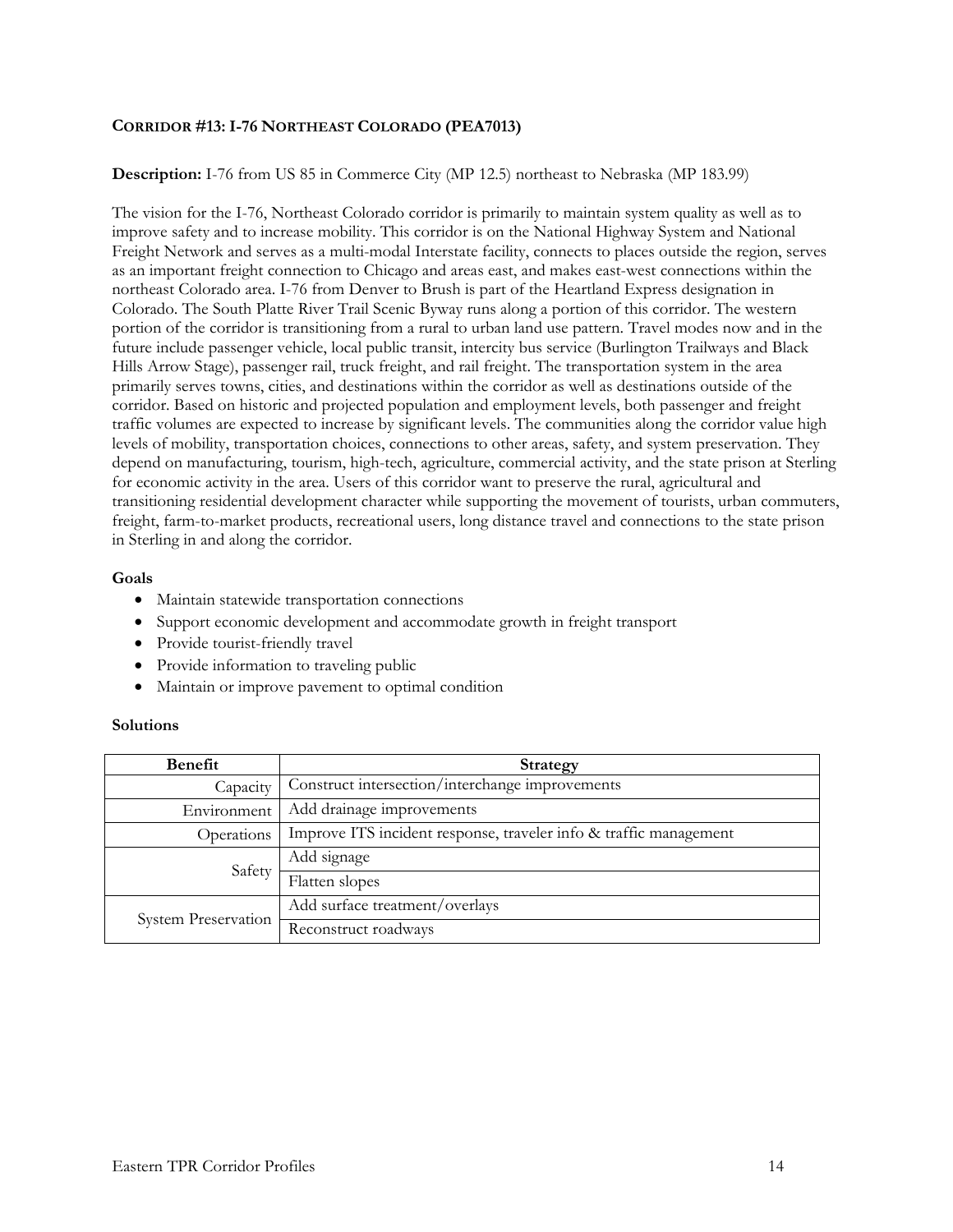### **CORRIDOR #14: SH 94 (PEA7014)**

### **Description:** SH 94 from the east side of Colorado Springs (MP 0.00) to US 40/US 287 (MP 85.99)

The vision for the SH 94 corridor is primarily to maintain system quality as well as to improve safety and to increase mobility. This corridor serves as a multi-modal local facility, connects to places outside the region, and makes east-west connections within the urban edge of Colorado Springs area. The western portion of the corridor is transitioning from a rural to urban land use pattern. Significant facilities located in the Colorado Springs area affect transportation in the corridor, including the Colorado Springs Airport, the various military installations and numerous tourist attractions. Travel modes now and in the future include passenger vehicle, truck freight and local public transit. The transportation system in the area primarily serves destinations outside of the corridor. Based on historic and projected population and employment levels, passenger traffic volumes are expected to increase by significant levels. The communities along the corridor value connections to other areas, safety, and system preservation. They depend on tourist travel and agriculture for economic activity in the area. Users of this corridor want to preserve the rural and agricultural character of the transitioning area while supporting the movement of tourists, commuters, freight, and farm-to-market products.

#### **Goals**

- Increase travel reliability and improve mobility
- Coordinate transportation and land use decisions and support economic development and maintain environment
- Reduce fatalities, injuries and property damage crash rate
- Eliminate shoulder deficiencies
- Maintain or improve pavement to optimal condition

| <b>Benefit</b>             | <b>Strategy</b>                                              |
|----------------------------|--------------------------------------------------------------|
| Capacity                   | Construct, improve and maintain the roadway                  |
|                            | Preserve rights of way                                       |
| Operations                 | Study and change speed limits where warranted                |
|                            | Add guardrails                                               |
|                            | Add passing lanes                                            |
|                            | Add signage                                                  |
|                            | Add turn lanes                                               |
| Safety                     | Add/improve shoulders                                        |
|                            | Consolidate & limit access & develop access management plans |
|                            | Flatten curves                                               |
|                            | Flatten slopes                                               |
|                            | Improve visibility/sight lines                               |
| <b>System Preservation</b> | Add surface treatment/overlays                               |
|                            | Bridge repairs/replacement                                   |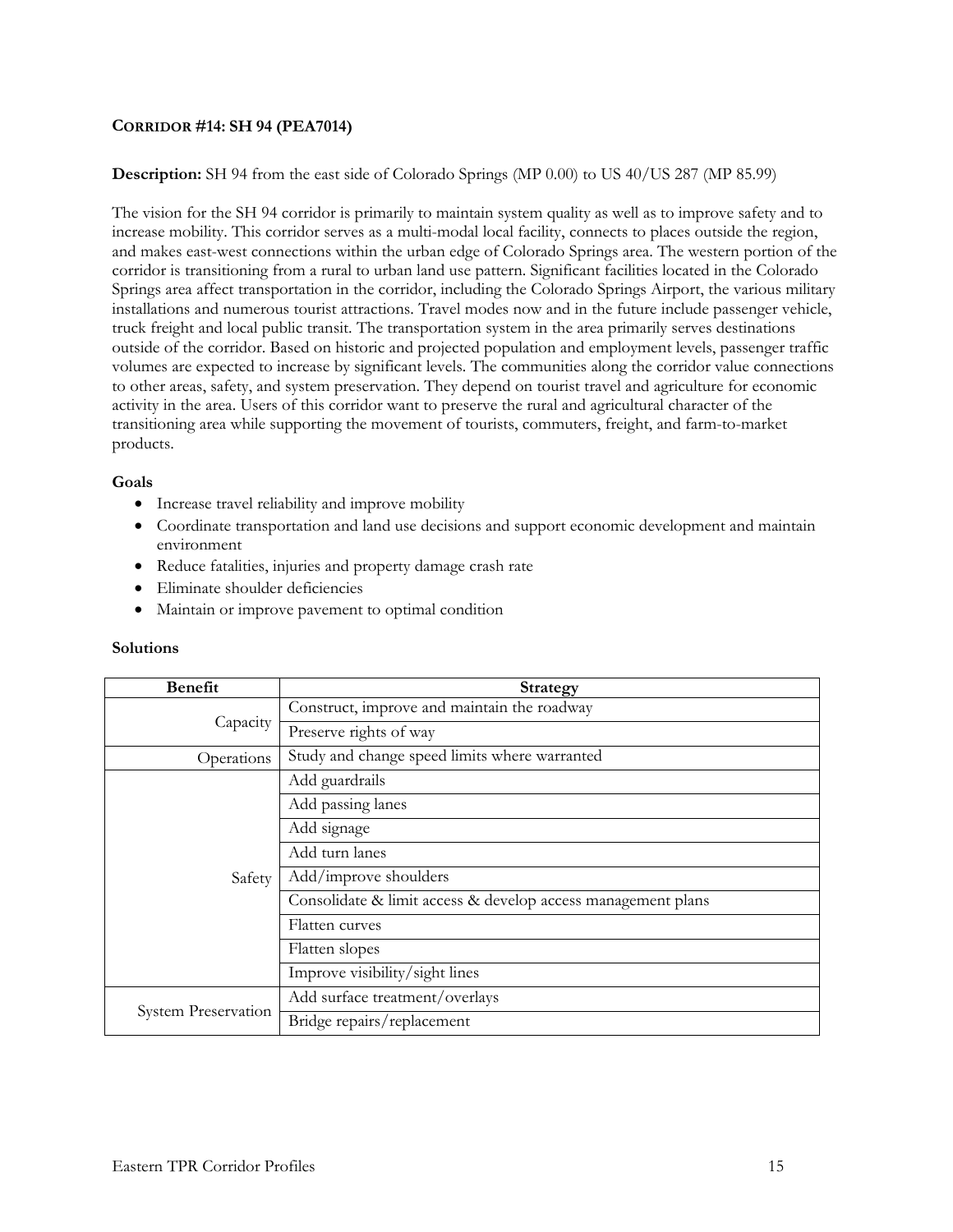### **CORRIDOR #15: SH 71 HEARTLAND EXPRESSWAY (PEA7015)**

### **Description:** SH 71 from I-70, Limon (MP 102.02) north to Nebraska State Line (MP 232.82)

The vision for the SH 71 Heartland Expressway corridor is primarily to improve mobility, as well as to maintain system quality and safety. This corridor serves as a multi-modal National Highway System facility, provides local access, and makes north-south connections to the Ports to Plains Corridor. SH 71 from Limon to the Nebraska State Line has been designated a "high priority corridor" as part of the Heartland Expressway route in Colorado. Travel modes now and in the future include passenger vehicle, truck freight, rail freight, and local public transit. The transportation system in the area primarily serves towns, and destinations within the corridor as well as destinations outside of the corridor. Based on historic and projected population and employment levels, both passenger traffic volumes are expected to increase by moderate levels. However, due to the designation of SH 71 as the Heartland Expressway Corridor and traffic generated from the energy, wind, oil and gas industries, freight traffic volumes are expected to increase significantly. The communities along the corridor value high levels of mobility, transportation choices, connections to other areas, safety, and system preservation. They depend on manufacturing, tourist travel, agriculture, commercial activity and the state prison in Limon for economic activity in the area. Users of this corridor want to preserve the rural and agricultural character of the area while supporting the movement of tourists, freight, and farm-to-market products in and through the corridor.

#### **Goals**

- Maintain statewide transportation connections
- Support economic development and maintain environment
- Provide for tourist-friendly travel
- Accommodate growth in freight transport and provide improved freight linkages
- Increase travel reliability and improve mobility through safety improvements

| <b>Benefit</b>             | <b>Strategy</b>                                                        |
|----------------------------|------------------------------------------------------------------------|
| Capacity                   | Construct, improve and maintain the roadway                            |
| Environment                | Add drainage improvements                                              |
| Safety                     | Add guardrails                                                         |
|                            | Add/improve shoulders                                                  |
|                            | Consolidate & limit access & develop access management plans           |
|                            | Construct auxiliary lanes (passing, turn, accel/decel) where warranted |
|                            | Flatten curves                                                         |
|                            | Flatten slopes                                                         |
|                            | Improve visibility/sight lines                                         |
| <b>System Preservation</b> | Add surface treatment/overlays                                         |
|                            | Bridge repairs/replacement                                             |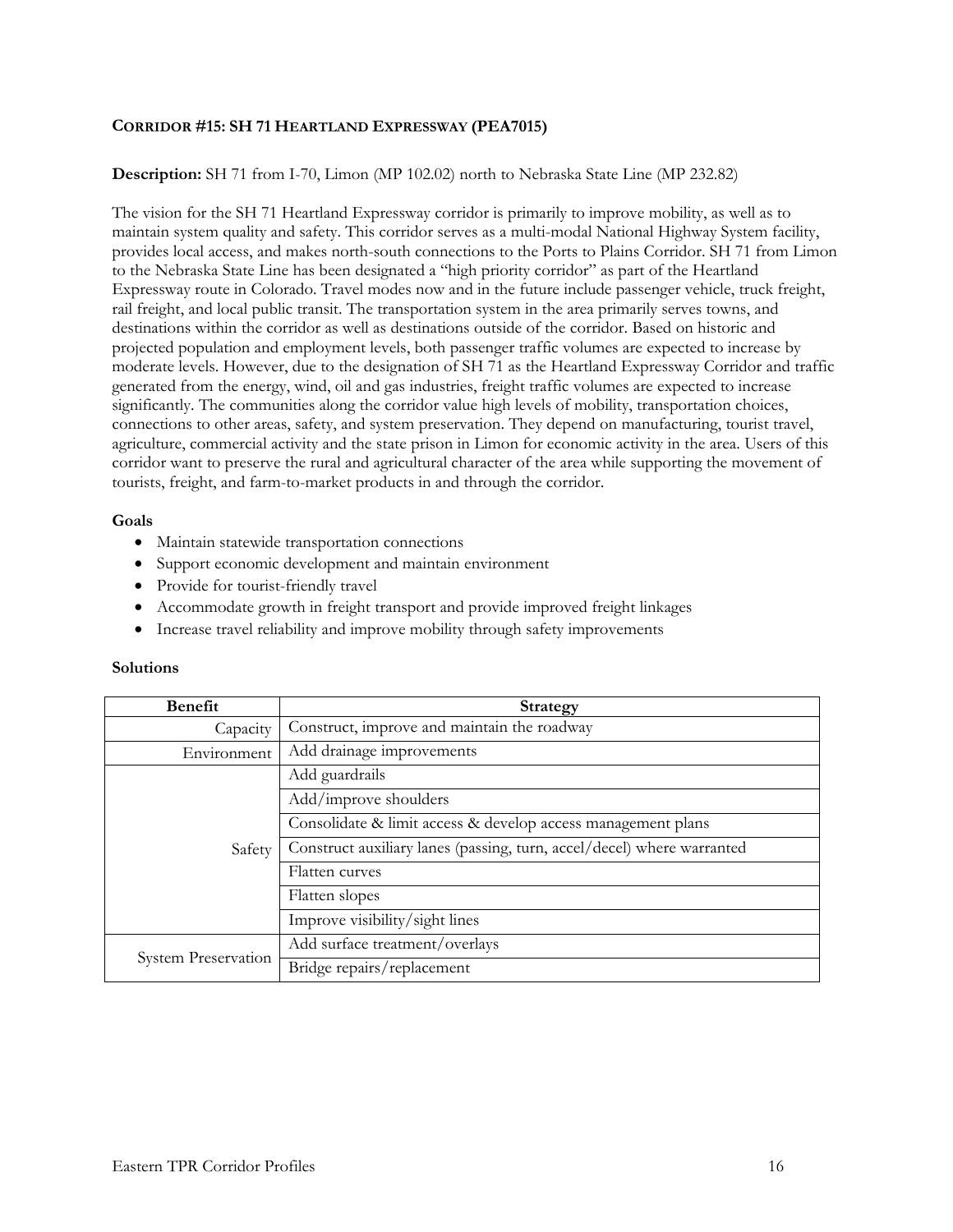## **CORRIDOR #16: SH 113 (PEA7016)**

### **Description:** SH 113 between SH 138 near Sterling (MP 0.00) and I-80 in Sidney, Nebraska (MP18.83)

The vision for the SH 113 corridor is to maintain system quality as well as to improve safety and to increase mobility. This corridor serves as a multi-modal local facility, connects to places outside the region, and makes north-south connections within the Northeast Colorado Plains and connections to Nebraska. Travel modes now and in the future include passenger vehicle, truck and rail freight, and local public transit. The transportation system in the area primarily serves destinations outside of the corridor. Based on historic and projected population and employment levels, both passenger and freight traffic volumes are expected to increase by moderate levels. Tourist traffic to the Cabela's retail store in Nebraska is a key element of the traffic along this corridor. The communities along the corridor value connections to other areas, safety, and system preservation. They depend on tourist traffic, agriculture, grain storage and local commerce for economic activity in the area. Users of this corridor want to preserve the rural and agricultural character of the area while supporting the movement of tourists and farm-to-market products in and through the corridor.

### **Goals**

- Reduce fatalities, injuries and property damage crash rate
- Eliminate shoulder deficiencies
- Improve signing/striping
- Maintain or improve pavement to optimal condition
- Rehabilitate/replace deficient bridges

| <b>Benefit</b>             | <b>Strategy</b>                              |
|----------------------------|----------------------------------------------|
| Environment                | Add drainage improvements                    |
| Safety                     | Add turn lanes                               |
|                            | Add/improve shoulders                        |
|                            | Flatten slopes                               |
|                            | Improve geometrics                           |
|                            | Install rumble strips in high accident areas |
| <b>System Preservation</b> | Add surface treatment/overlays               |
|                            | Bridge repairs/replacement                   |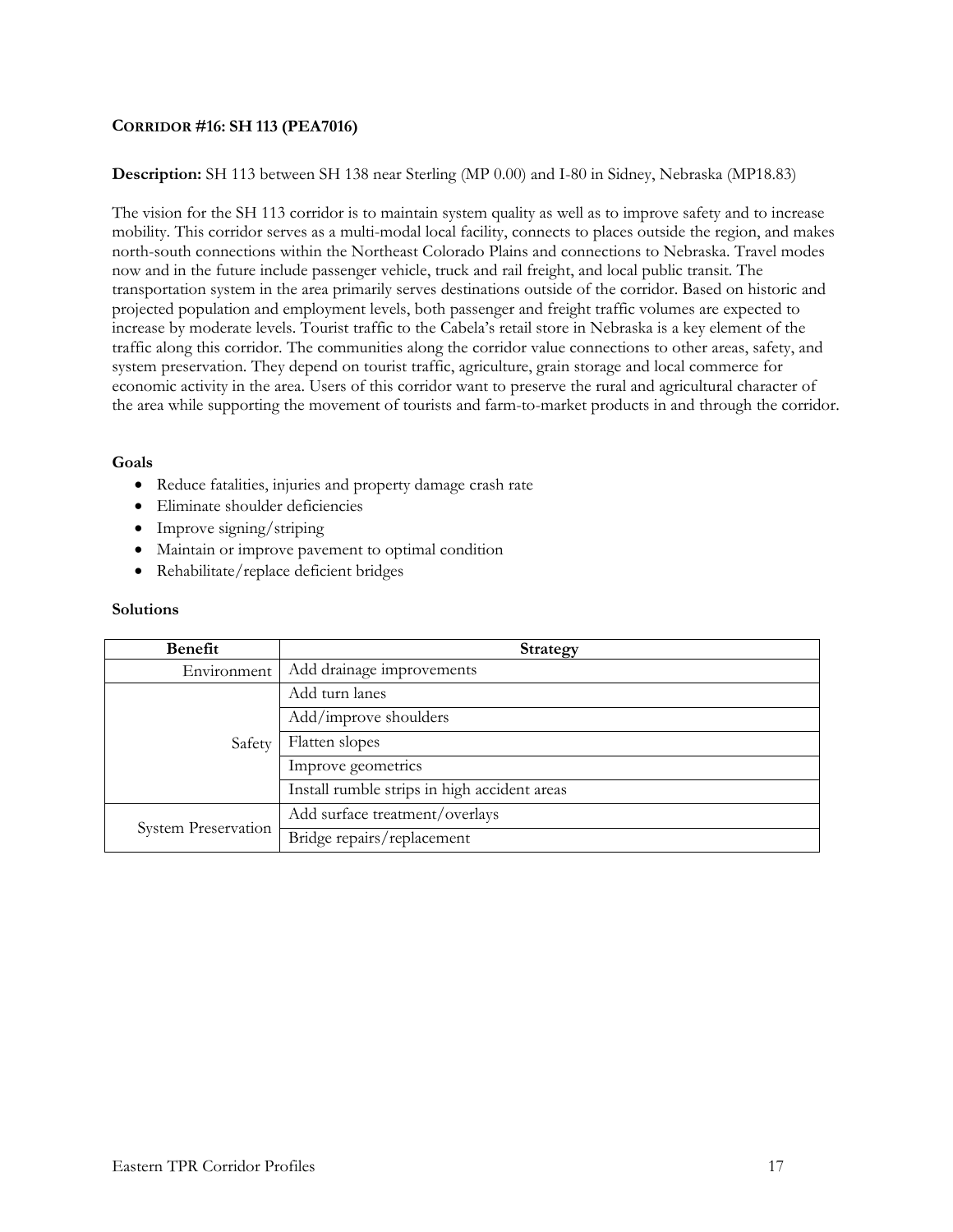## **CORRIDOR #17: SH 138 (PEA7017)**

### **Description:** SH 138 from SH 6 in Sterling (MP 0.00) northeast to I-80 in Nebraska (MP 59.82)

The vision for the SH 138 corridor is primarily to improve safety as well as to maintain system quality and to increase mobility. This corridor serves as a multi-modal local facility, serves as a Main Street, provides local access, serves as a parallel facility to the interstate for local traffic and makes east-west connections within the Northeast Colorado and Nebraska area. Travel modes now and in the future include passenger vehicle, local public transit, rail freight, and truck freight. The transportation system in the area primarily serves towns, cities, and destinations within and outside the corridor. Based on historic and projected population and employment levels, both passenger and freight traffic volumes are expected to increase by moderate levels. Recreational users and seasonal agriculture traffic is an important element of this corridor. The communities along the corridor value system preservation. They depend on agriculture, local commerce, and I-76 tourism for economic activity in the area. Users of this corridor want to preserve the rural character of the area while supporting the movement of tourism and farm-to-market products in and through the corridor.

#### **Goals**

- Increase travel reliability through safety improvements
- Support economic development and maintain environment
- Eliminate shoulder deficiencies
- Maintain or improve pavement to optimal condition
- Rehabilitate/replace deficient bridges

| Benefit                    | Strategy                                        |
|----------------------------|-------------------------------------------------|
| Capacity                   | Construct intersection/interchange improvements |
|                            | Study corridors                                 |
| Environment                | Add drainage improvements                       |
| Freight                    | Improve railroad crossings                      |
| Safety                     | Add/improve shoulders                           |
|                            | Flatten slopes                                  |
|                            | Improve geometrics                              |
| <b>System Preservation</b> | Add surface treatment/overlays                  |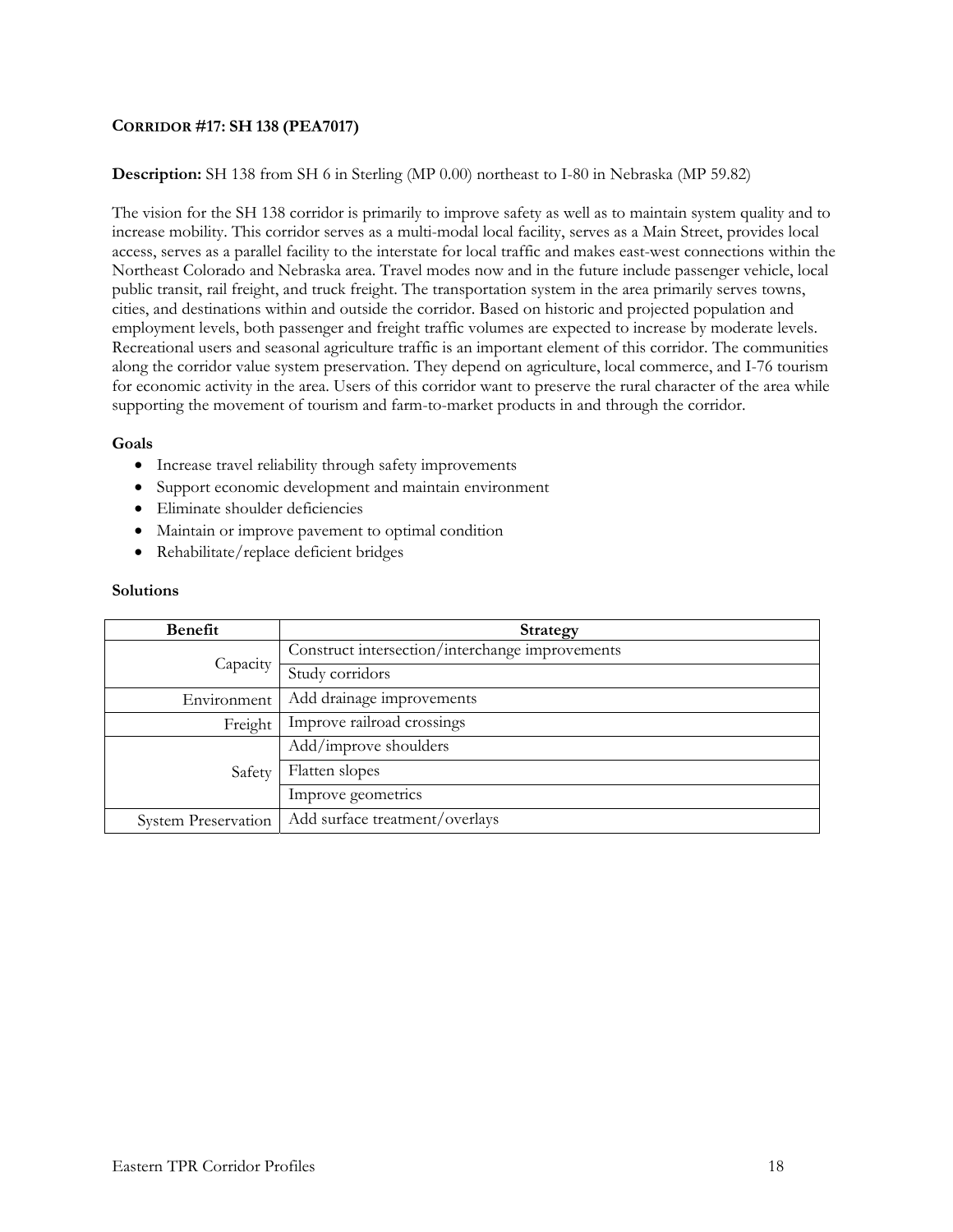## **CORRIDOR #18: SH 14 PLAINS (PEA7018)**

## **Description:** SH 14 from I-25 in Fort Collins east (MP 216.83) to I-76 in Sterling (MP 236.92)

The vision for the SH 14 Plains corridor is primarily to increase mobility, as well as maintain system quality and to improve safety. The primary Investment category is System Quality west of the SH 14 intersection with SH 71, and Mobility east of that intersection. Sections of the corridor between the towns of Sterling, Fort Morgan, Grover, and Ault are designated as the Pawnee Pioneer Trails Scenic Byway. This corridor serves as a multi-modal local facility, acts as Main Street, connects to places outside the region, and makes east-west connections from NE Colorado to the Fort Collins/Front Range area. Travel modes now and in the future include passenger vehicle, local public transit, aviation (Sterling Municipal Airport), rail freight, and truck freight. The transportation system in the area primarily serves destinations outside of the corridor. Based on historic and projected population and employment levels, passenger traffic volumes are expected to increase by moderate levels. Recreational user traffic is an important element of this corridor. The communities along the corridor value connections to other areas and system preservation. They depend on agriculture, local commerce and commercial activity for economic activity in the area. Users of this corridor want to preserve the rural, agricultural, and transitioning residential development character of the area while supporting the movement of tourists, commuters, freight and farm-to-market products in and through the corridor.

### **Goals**

- Maintain statewide transportation connections
- Accommodate growth in freight transport
- Reduce fatalities, injuries and property damage crash rate
- Maintain or improve pavement to optimal condition
- Ensure airport facility meets existing and projected demands

# **Solutions**

| Benefit                    | <b>Strategy</b>                                              |
|----------------------------|--------------------------------------------------------------|
| Aviation                   | Meet airport facility objectives in Airport System Plan*     |
| Capacity                   | Add roadway bypasses (through Sterling)                      |
|                            | Construct intersection/interchange improvements              |
| Environment                | Add drainage improvements                                    |
| Safety                     | Add/improve shoulders                                        |
|                            | Consolidate & limit access & develop access management plans |
|                            | Flatten curves                                               |
|                            | Flatten slopes                                               |
| <b>System Preservation</b> | Add surface treatment/overlays                               |
|                            | Reconstruct roadways                                         |

\* The Colorado Division of Aeronautics develops an Aviation *System Plan* approximately every five years. In this 2011 plan, the performance of the aviation system (airports) is highlighted and resulting facility objectives are measured to see if they are met. For more details see the executive summary of the plan at: http://www.coloradodot.info/programs/aeronautics/colorado-airport-

system/2011COSystemPlan\_ES/view. In addition, a 2013 *Economic Impacts Study* of Colorado Airports was developed and highlights jobs, payroll, economic output, and tax revenues generated by airports. For more details on economic impacts of Colorado airports

see: http://www.coloradodot.info/programs/aeronautics/Economic%20Impact%20Study.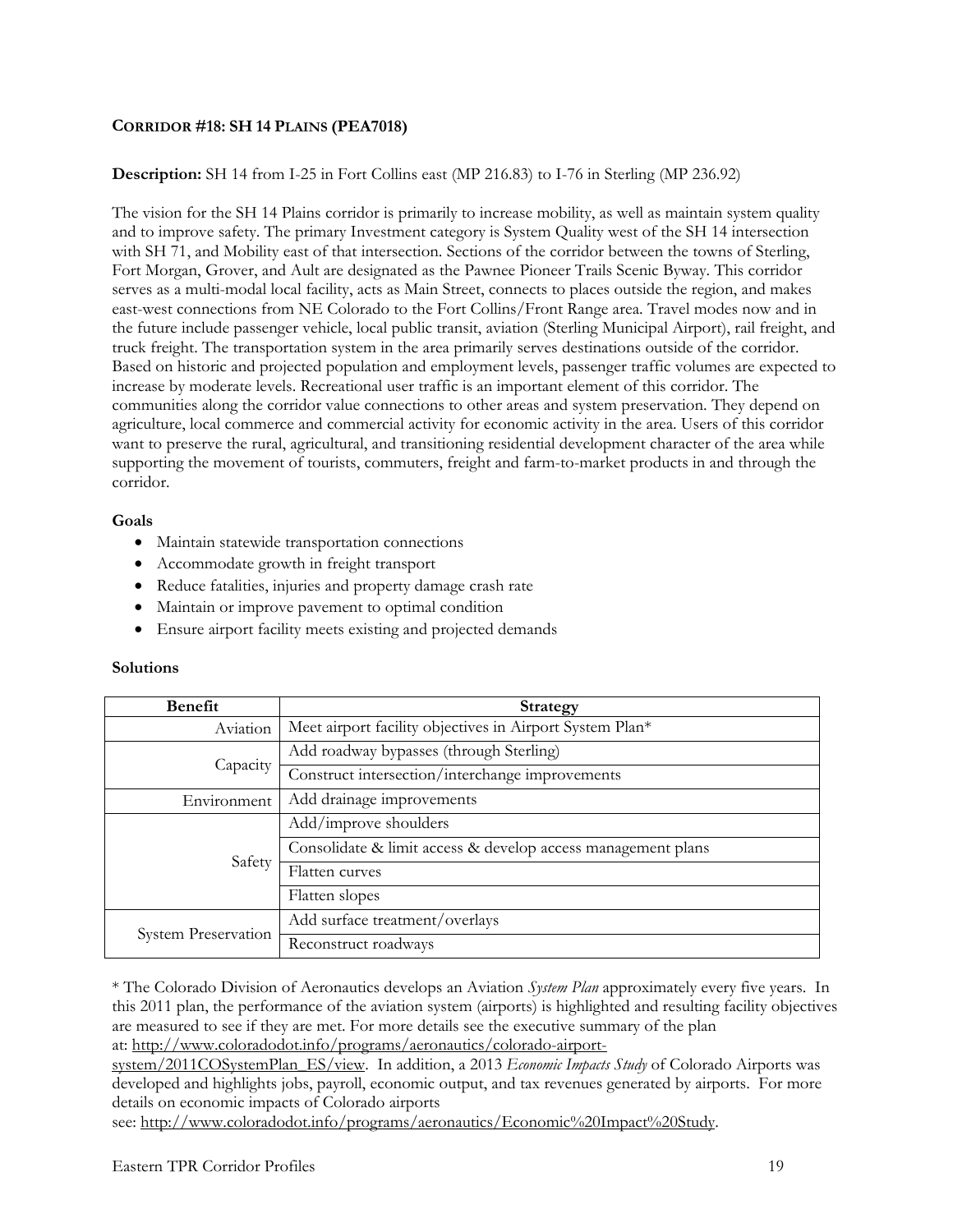### Corridor #19: SH 23 (PEA7019)

### **Description:** SH 23 from Holyoke east (MP 0.00) to Nebraska (MP 17.83)

The vision for the SH 23 corridor is primarily to maintain system quality as well as to improve safety. This corridor serves as a multi-modal local facility, provides local access, and makes east-west connections within the Northeast Plains of Colorado to Nebraska area. Travel modes now and in the future include passenger vehicle, local public transit, rail freight and truck freight. The transportation system in the area primarily serves towns and destinations within and outside the corridor. Based on historic and projected population and employment levels, both passenger and freight traffic volumes are expected to increase by moderate levels. The communities along the corridor value system preservation. They depend on agriculture, grain storage, tourism and local commence for economic activity in the area. Users of this corridor want to preserve the agricultural character of the area while supporting the movement of tourists, farm-to-market products in and through the corridor.

#### **Goals**

- Reduce fatalities, injuries and property damage crash rate
- Maintain or improve pavement to optimal condition
- Preserve the existing transportation system
- Maintain statewide transportation connections

| Benefit             | <b>Strategy</b>                |
|---------------------|--------------------------------|
| Environment         | Add drainage improvements      |
| Safety              | Add/improve shoulders          |
|                     | Flatten slopes                 |
|                     | Improve geometrics             |
| System Preservation | Add surface treatment/overlays |
|                     | Bridge repairs/replacement     |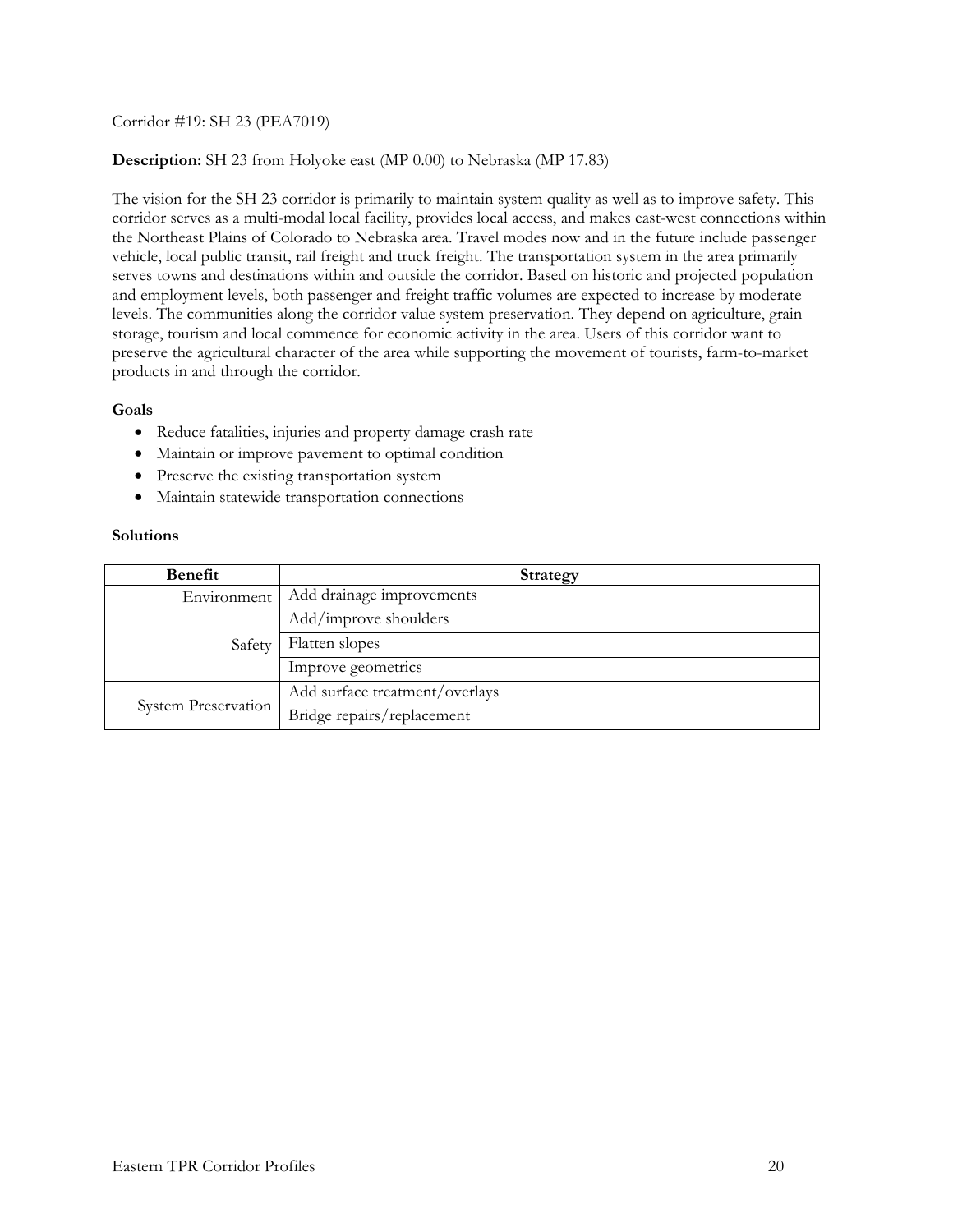### **CORRIDOR #20: I-70 PLAINS (PEA7020)**

### **Description:** I-70 from E-470 in Denver east (MP289.18) to Kansas (MP 449.51)

The vision for the I-70 Plains corridor is primarily to maintain system quality as well as to improve safety and to increase mobility. This corridor is on the National Highway System and National Freight Network and serves as a multi-modal Interstate facility, connects to the Front Range and places outside the region, and makes east-west connections within the Eastern Colorado Plains to points west in Colorado and east of Colorado. The Ports to Plains route connecting Denver to Laredo, Texas utilizes I-70 between Denver and Limon (see Corridor #10). Travel modes now and in the future include passenger vehicle, intercity bus service (Greyhound), local public transit service, intercity bus service, truck freight, rail freight, and aviation (Limon Municipal Airport within the Eastern TPR). Significant facilities affecting transportation in the corridor are Denver International Airport, Front Range Airport, the military armory in Watkins, the proposed TransPort intermodal facility and connections with E-470. The transportation system in the area primarily serves towns, cities, and destinations within the corridor as well as destinations outside of the corridor. Based on historic and projected population and employment levels, both passenger and freight traffic volumes are expected to increase by significant levels. The communities along the corridor value high levels of mobility, transportation choices, connections to other areas, safety, and system preservation. They depend on tourist travel, agriculture, commercial activity, freight distribution, and residential development for economic activity in the area. Users of this corridor want to preserve the rural, agricultural and the transitioning residential area while supporting the movement of tourists, commuters, freight, military, and farm-to-market products in and through the corridor.

#### **Goals**

- Maintain statewide transportation connections
- Support commuter travel and provide for tourist-friendly travel
- Accommodate growth in freight transport via roadway and rail
- Maintain or improve pavement to optimal condition
- Maintain airport facilities in good condition

#### **Solutions**

| <b>Benefit</b>             | <b>Strategy</b>                                                   |
|----------------------------|-------------------------------------------------------------------|
| Aviation                   | Meet airport facility objectives in Airport System Plan*          |
| Capacity                   | Construct intersection/interchange improvements                   |
| Freight                    | Add rail sidings                                                  |
|                            | Add truck parking areas                                           |
| Operations                 | Improve ITS traveler information, traffic management and incident |
|                            | management                                                        |
| Safety                     | Add rest areas                                                    |
|                            | Improve geometrics                                                |
| <b>System Preservation</b> | Bridge repairs/replacement                                        |
|                            | Reconstruct roadways                                              |

\* The Colorado Division of Aeronautics develops an Aviation *System Plan* approximately every five years. In this 2011 plan, the performance of the aviation system (airports) is highlighted and resulting facility objectives are measured to see if they are met. For more details see the executive summary of the plan

at: http://www.coloradodot.info/programs/aeronautics/colorado-airport-system/2011COSystemPlan\_ES/view. In addition, a 2013 *Economic Impacts Study* of Colorado Airports was developed and highlights jobs, payroll, economic output, and tax revenues generated by airports. For more details on economic impacts of Colorado airports see: http://www.coloradodot.info/programs/aeronautics/Economic%20Impact%20Study.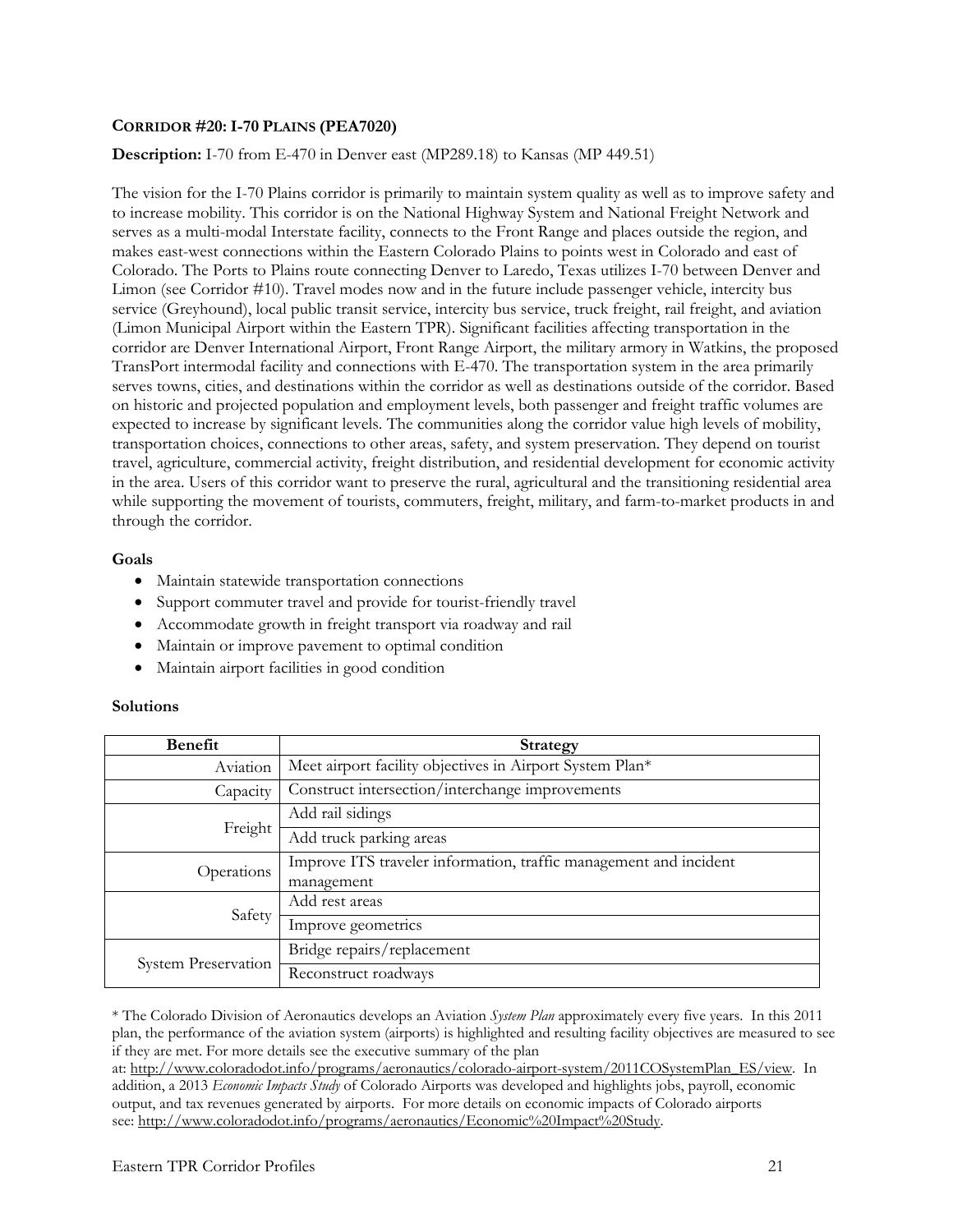## **CORRIDOR #21: US 34 EASTERN PLAINS (PEA7021)**

### **Description:** US 34 from SH 71 in Brush east (MP 180.57) to Nebraska (MP 259.51)

The vision for the US 34 Eastern Plains corridor is primarily to maintain system quality as well as to improve safety and to increase mobility. This corridor serves as a multi-modal facility, acts as Main Street, and makes east-west connections within the Northeast Colorado area. Future travel modes now and in the future include passenger vehicle, passenger rail (Amtrak), public transit, aviation (Colorado Plains Regional Airport and Gebauer Airport), truck freight, and rail freight. The transportation system in the area primarily serves towns, cities, and destinations within the corridor as well as destinations outside of the corridor. Based on historic and projected population and employment levels, both passenger and freight traffic volumes are expected to increase by moderate levels. The communities along the corridor value high levels of mobility and safety. They depend on agriculture, grain storage, tourism, local commerce, tourists, oil and gas production, ethanol production, and commercial activity for economic activity in the area. Users of this corridor want to preserve the rural and agricultural character of the area while supporting the movement of freight, tourists and farmto-market products in and through the corridor.

#### **Goals**

- Maintain statewide transportation connections and accommodate growth in freight transport
- Increase air travel availability
- Reduce fatalities, injuries and property damage crash rate
- Eliminate shoulder deficiencies
- Maintain or improve pavement to optimal condition

| <b>Benefit</b>      | <b>Strategy</b>                                              |
|---------------------|--------------------------------------------------------------|
| Aviation            | Meet airport facility objectives in Airport System Plan      |
| Capacity            | Construct intersection/interchange improvements              |
| Environment         | Add drainage improvements                                    |
| Safety              | Add turn lanes                                               |
|                     | Add/improve shoulders                                        |
|                     | Consolidate & limit access & develop access management plans |
|                     | Flatten slopes                                               |
|                     | Improve geometrics                                           |
| System Preservation | Add surface treatment/overlays                               |
|                     | Bridge repairs/replacement                                   |
|                     | Reconstruct roadways                                         |
| Transit             | <b>Expand Transit Service</b>                                |